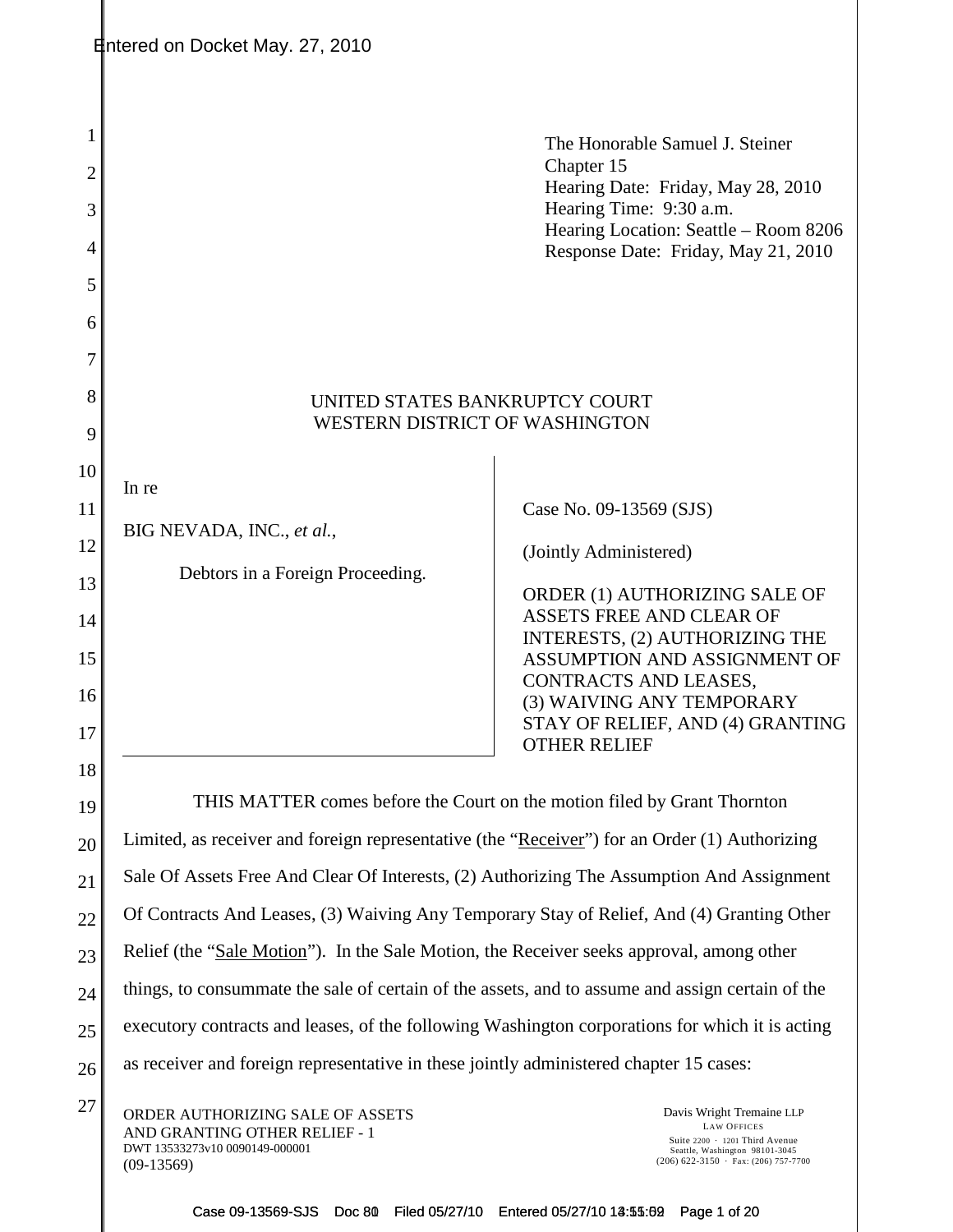Big Nevada, Inc. Gameco, Inc. Gaming Consultants, Inc. Gaming Management, Inc. Golden Nugget Tukwila, Inc. Hollydrift Gaming, Inc. Little Nevada, Inc. Little Nevada II, Inc. Little Nevada III, Inc. Mill Creek Gaming, Inc. Royal Casino Holdings, Inc. Shoreline Gaming, Inc. Shoreline Holdings, Inc. Silver Dollar Mill Creek, Inc. Snohomish Gaming, Inc. (collectively, the "Washington Subsidiaries"). The Court has considered the Sale Motion, the declarations of Mark Wentzell and Constantine Dakolias filed on April 22 and 23, 2010, the declarations of Robert Sturges filed on May 5, 10, and 25, 2010, the declaration of Greg Wright filed on May 5, 2010, the declaration of Ragan L. Powers filed on May 26, 2010, and all other papers filed in support of or opposition to the Sale Motion, including the Summary of Points and Objections filed by Old 99 Property Group, LLC on May 3, 2010, each declaration filed by John and Mark Mitchell, the Limited Response of Fortress Capital Corporation filed on May 21, 2010, and the documents filed in support of the Sale Motion by NG Washington II, LLC, and has reviewed and considered the files and records herein. Capitalized terms not otherwise defined in this Order shall have the same meanings as set forth in the Purchase Agreement. BASED ON THE FOREGOING, the Court makes the following findings of fact and conclusions of law: A. Prior to the filing of bankruptcy and receivership-related proceedings in Canada and the United States, Evergreen Gaming Corporation ("Evergreen")<sup>1</sup> owned and operated gaming operations in Alberta and Washington. At the time, Evergreen was a public company whose stock was traded on the Toronto Stock Exchange. As of early 2009, Evergreen's

Washington gaming business operated through Washington Gaming, Inc. ("Washington"

<sup>1</sup> Evergreen is a corporation organized under the laws of the province of British Columbia, Canada.

 $27$  ORDER AUTHORIZING SALE OF ASSETS Davis Wright Tremaine LLP AND GRANTING OTHER RELIEF - 2 DWT 13533273v10 0090149-000001 (09-13569)

1

2

3

4

5

6

7

8

9

10

11

12

13

14

15

16

17

18

19

20

21

22

23

24

25

26

LAW OFFICES Suite  $2200 \cdot 1201$  Third Avenue Seattle, Washington 98101-3045 (206) 622-3150 Fax: (206) 757-7700

Case 09-13569-SJS Doc 80 Filed 05/27/10 Entered 05/27/10 13:55:69 Page 2 of 20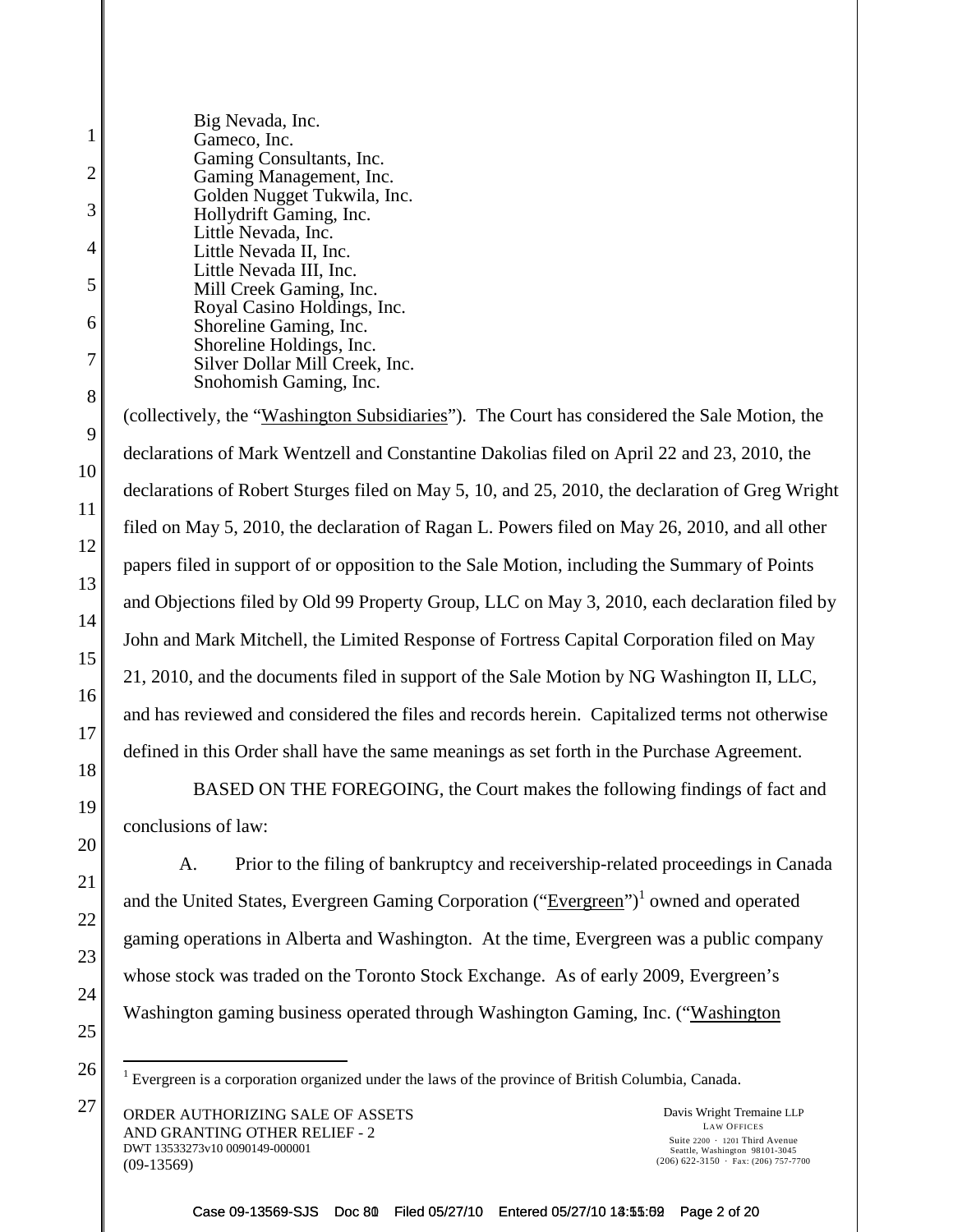Gaming"). Washington Gaming's operations included seventeen direct and indirect subsidiaries, ten casinos, and more than 1,000 employees. Some of Washington Gaming's subsidiaries, including Gaming Consultants, provided accounting and administrative support to the casino operations in Washington.

B. The Washington Subsidiaries (i.e., the fifteen subsidiaries of Washington Gaming for which the Receiver acts as receiver and foreign representative) together presently operate eight of Evergreen's casinos in the greater Seattle metropolitan area. The facilities range in size from 4,500 square feet to 25,000 square feet, and have between six and fifteen gaming tables each. The Washington Subsidiaries do not own any real property – each casino operates in property leased from a third party. The Washington Subsidiaries currently employ approximately 1,000 people. The Washington State Gambling Commission ("WSGC") regulates the Washington Subsidiaries' gaming activities.

13 14 15 16 17 18 19 20 C. In 2007, Evergreen borrowed the principal sum of \$28.25 million from Fortress Credit Corp., Fortress Credit Opportunities I, L.P., and Fortress Credit Funding II, L.P. (collectively, "Fortress"). Each of Evergreen's affiliates (except Mountlake Gaming, Inc. ("Mountlake") and Riverside Casino, Inc. ("Riverside") guaranteed the loan from Fortress (each such guaranty, a "Washington Subsidiary Guaranty"), and each of its affiliates (except Mountlake and Riverside) pledged their assets to secure the loan. In 2008, Evergreen defaulted on the loan from Fortress, which led to the filing of the CCAA Proceeding and these Chapter 15 cases.

21 22 23 24 25 D. On April 15, 2009 (the "Commencement Date"), Evergreen and nineteen of its Canadian and U.S. affiliates filed petitions in the Vancouver Registry of the Supreme Court of British Columbia (the "Canadian Court") under the Companies' Creditors Arrangement Act, R.S.C. 1985, c.C-36 and C-44 (the "CCAA") and the Business Corporations Act, S.B.C. 2002, c.57 (the "CCAA Proceeding"). The Canadian Court appointed Deloitte & Touche, Inc.

 $27$  ORDER AUTHORIZING SALE OF ASSETS Davis Wright Tremaine LLP AND GRANTING OTHER RELIEF - 3 DWT 13533273v10 0090149-000001 (09-13569)

1

2

3

4

5

6

7

8

9

10

11

12

26

LAW OFFICES Suite  $2200 \cdot 1201$  Third Avenue Seattle, Washington 98101-3045  $(206)$  622-3150  $\cdot$  Fax: (206) 757-7700

Case 09-13569-SJS Doc 80 Filed 05/27/10 Entered 05/27/10 13:55:02 Page 3 of 20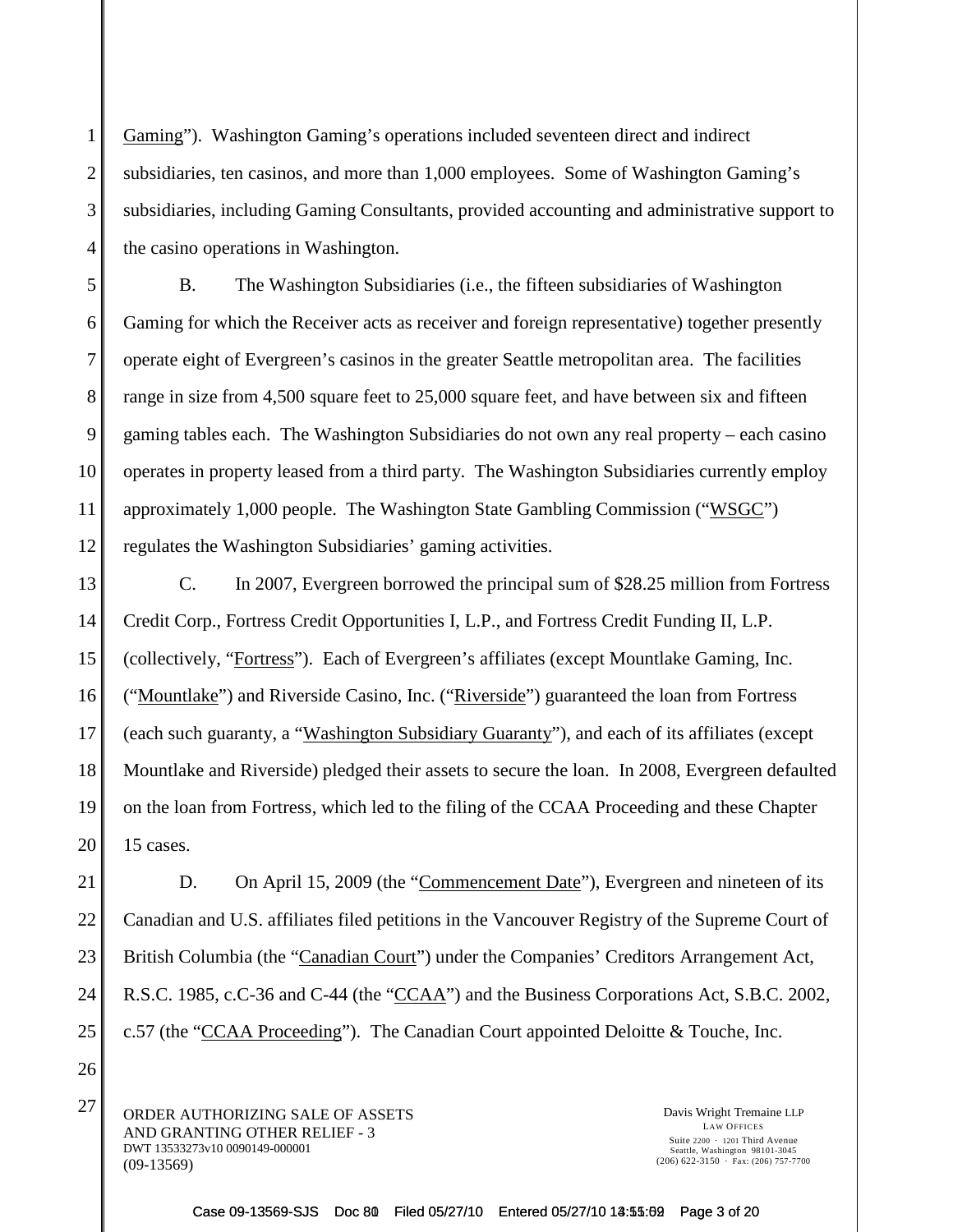("Deloitte") as monitor in the CCAA Proceeding. The CCAA Proceeding included Washington Gaming and the Washington Subsidiaries, but not Mountlake and Riverside.

1

2

3

4

5

6

7

8

9

10

26

E. Shortly after the filings in Canada, on April 15, 2009, Deloitte filed chapter 15 petitions on behalf of Evergreen, Washington Gaming, and the Washington Subsidiaries in this Court (the "U.S. Proceeding"). Among other things, Deloitte sought recognition of the CCAA Proceeding as a foreign main proceeding under sections 1504 and 1515 of the Bankruptcy Code, and recognition of itself as foreign representative of Evergreen, Washington Gaming, and the Washington Subsidiaries, as defined in 11 U.S.C. § 101(23). The chapter 15 cases are being jointly administered pursuant to Rule 1015(b) of the Federal Rules of Bankruptcy Procedure (the "Bankruptcy Rules").

11 12 13 14 15 16 17 F. As a result of settlement negotiations between Evergreen, its principals, and Fortress, on July 3, 2009, the Canadian Court (with Evergreen and Washington Gaming's consent) entered (a) an order approving a settlement agreement among Evergreen, Washington Gaming, the Washington Subsidiaries, Mountlake, Riverside, Norman Osatuik, and Cory Coyle, on the one hand, and Fortress, on the other, and (b) an order (the "Canadian Receivership Order") appointing the Receiver as the receiver for the Washington Subsidiaries and terminating Deloitte's role as the monitor for the Washington Subsidiaries.

18 19 20 21 22 G. On July 6, 2009, this Court entered orders (a) recognizing the CCAA Proceeding as a foreign main proceeding under section 1515 of the U.S. Bankruptcy Code, (b) replacing Deloitte and recognizing the Receiver as the foreign representative of the Washington Subsidiaries, and (c) retaining Deloitte as foreign representative of Washington Gaming and Evergreen (the "<u>U.S. Recognition Order</u>").

23 24 25 H. Subsequent to entry of the Canadian Receivership Order and the U.S. Recognition Order, the Receiver has been operating the businesses of the Washington Subsidiaries pursuant to the terms of the Receivership Order and the Recognition Order.

 $27$  ORDER AUTHORIZING SALE OF ASSETS Davis Wright Tremaine LLP AND GRANTING OTHER RELIEF - 4 DWT 13533273v10 0090149-000001 (09-13569)

LAW OFFICES Suite  $2200 \cdot 1201$  Third Avenue Seattle, Washington 98101-3045  $(206)$  622-3150  $\cdot$  Fax: (206) 757-7700

Case 09-13569-SJS Doc 80 Filed 05/27/10 Entered 05/27/10 13:55:09 Page 4 of 20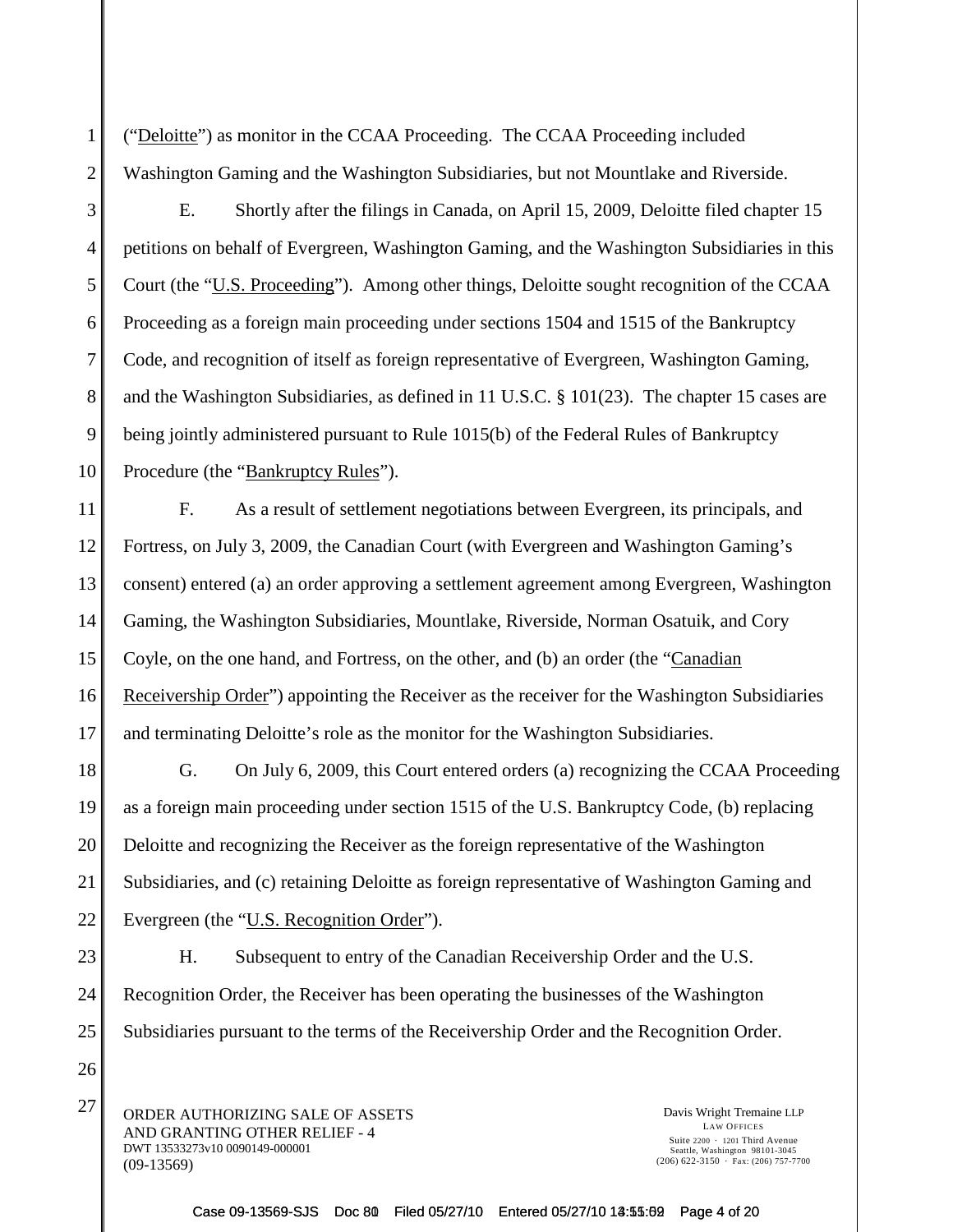I. This Court has jurisdiction over the cases, the Sale Motion, and the parties and properties affected thereby pursuant to 28 U.S.C. § 1334. Consideration of the Sale Motion is a core proceeding pursuant to 28 U.S.C. § 157(b)(2)(M), (N), (O), and (P). Venue is properly located in this Court pursuant to 28 U.S.C. § 1410. This Court has jurisdiction over all of the Purchased Assets pursuant to 11 U.S.C. § 1520(a)(2).

J. In cooperation with Fortress, the Receiver has negotiated and entered into an Asset Purchase Agreement dated April 14, 2010 (the "Purchase Agreement") with NG Washington II, LLC ("Nevada Gold"). Consummation of the transactions contemplated in the Purchase Agreement are subject to the approval of this Court and the Canadian Court. A copy of the Purchase Agreement is attached hereto as Exhibit A. Unless otherwise defined herein, capitalized terms will have the meanings ascribed to them in the Purchase Agreement.

12 13 14 15 16 17 18 19 K. As evidenced by the affidavits of service previously filed with the Court, the Receiver provided proper, timely, adequate, and sufficient notice of the Sale Motion and the hearing to consider the Sale Motion (the "Sale Hearing") in accordance with 11 U.S.C. §§ 102(l), 363, and 365 and Bankruptcy Rules 2002, 6004, 6006, and 9014. Such notice was good and sufficient, and affords parties a reasonable opportunity to object or be heard with respect to the matters that are the subject of this Sale Order, and no other or further notice of the Sale Motion, the Sale Hearing, or the assumption and assignment of the Assumed Contracts and Assumed Real Property Leases is or shall be required.

20 21 22 23 24 25 L. Approval of the Purchase Agreement and consummation of the transactions provided for therein, including without limitation the sale of the Purchased Assets and the assumption and assignment of the Assumed Contracts and Assumed Real Property Leases (collectively, the "Sale") at the times specified in the Purchase Agreement, is in the best interests of the Washington Subsidiaries in these cases, and their respective creditors, estates, and all other parties in interest.

 $27$  ORDER AUTHORIZING SALE OF ASSETS Davis Wright Tremaine LLP AND GRANTING OTHER RELIEF - 5 DWT 13533273v10 0090149-000001 (09-13569)

1

2

3

4

5

6

7

8

9

10

11

26

LAW OFFICES Suite  $2200 \cdot 1201$  Third Avenue Seattle, Washington 98101-3045  $(206)$  622-3150  $\cdot$  Fax: (206) 757-7700

Case 09-13569-SJS Doc 80 Filed 05/27/10 Entered 05/27/10 13:55:02 Page 5 of 20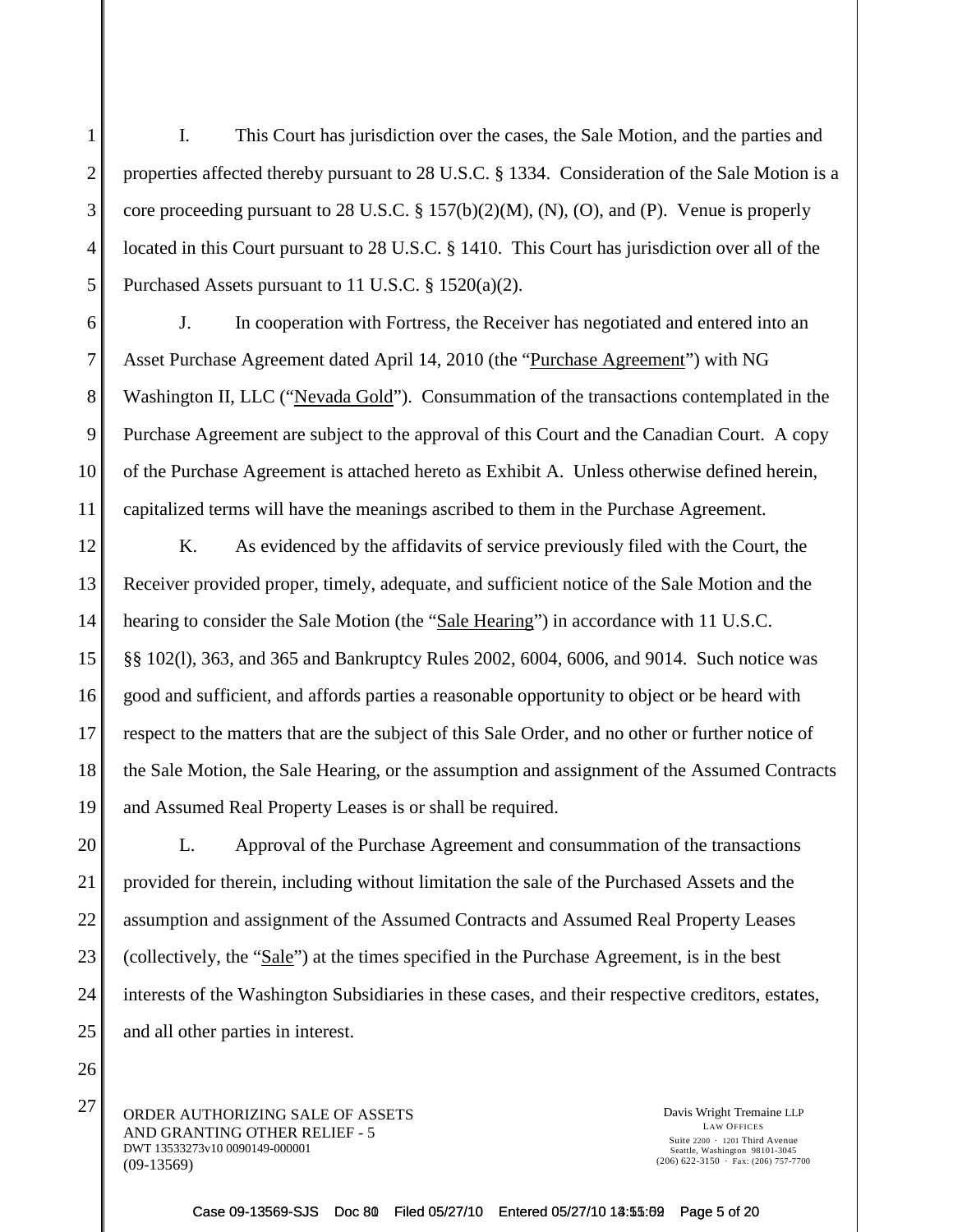M. The Receiver has demonstrated both (i) good, sufficient, and sound business purpose and justification, and (ii) compelling circumstances for the Sale pursuant to 11 U.S.C. § 363(b), in that, among other things, the Receiver supervised a diligent sales and marketing effort, the Purchased Assets were proposed to be sold at an auction in the event that any Qualified Alternative Bid was submitted to the Receiver, and the price offered by Nevada Gold was the highest and best offer received, and any delay in concluding the Sale would result in the incurrence of additional substantial costs and expenses of administration as well as the accrual of significant additional postpetition interest on the Fortress secured loan, all to the detriment of creditors.

N. The terms and conditions set forth in the Purchase Agreement and the Sale to Nevada Gold represent a fair and reasonable purchase price and constitute the highest and best offer obtainable for the Purchased Assets.

O. A sale of the Purchased Assets at this time to Nevada Gold pursuant to 11 U.S.C. § 363(b) and (f) is the best alternative to preserve the value of the Purchased Assets and maximize the Washington Subsidiaries' receivership estates for the benefit of all constituencies.

P. The Purchase Agreement was negotiated, proposed and entered into by the Receiver, as seller, and Nevada Gold, as purchaser, without collusion, in good faith, and from arm's-length bargaining positions. Neither the Receiver nor Nevada Gold has engaged in any conduct that would cause or permit the Purchase Agreement to be avoided under 11 U.S.C.  $§$  363(n).

Q. Nevada Gold is a good faith purchaser within the meaning of 11 U.S.C. § 363(m) and, as such, is entitled to all of the protections afforded thereby. Nevada Gold will be acting in good faith within the meaning of 11 U.S.C. § 363(m) in closing the transactions contemplated by the Purchase Agreement at all times after the entry of this Sale Order.

 $27$  ORDER AUTHORIZING SALE OF ASSETS Davis Wright Tremaine LLP AND GRANTING OTHER RELIEF - 6 DWT 13533273v10 0090149-000001 (09-13569)

LAW OFFICES Suite  $2200 \cdot 1201$  Third Avenue Seattle, Washington 98101-3045  $(206)$  622-3150  $\cdot$  Fax: (206) 757-7700

Case 09-13569-SJS Doc 80 Filed 05/27/10 Entered 05/27/10 13:55:69 Page 6 of 20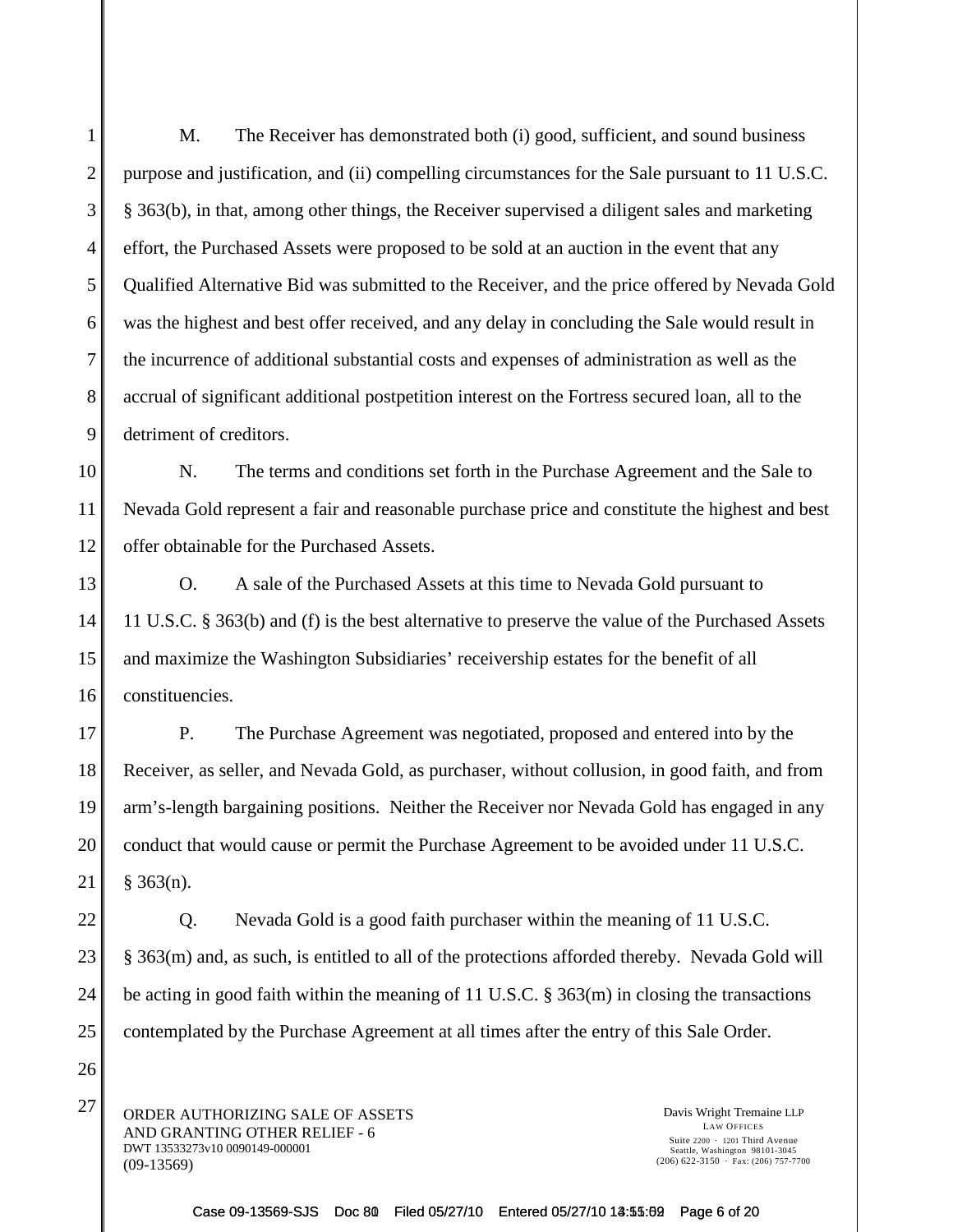R. The consideration provided by Nevada Gold for the Purchased Assets pursuant to the Purchase Agreement (i) is fair and reasonable, (ii) is the highest and best offer for the Purchased Assets, (iii) will provide a greater recovery for the Washington Subsidiaries' creditors than would be provided by any other practical available alternative, and (iv) constitutes reasonably equivalent value and fair consideration under the Bankruptcy Code and under the laws of the United States and the State of Washington.

7 8 9 10 11 12 13 14 S. The transfer of the Purchased Assets to Nevada Gold will be a legal, valid, and effective transfer of the Purchased Assets, will vest Nevada Gold with all right, title, and interest of the Washington Subsidiaries in and to the Purchased Assets free and clear of all interests in such property of a person or entity other than the Washington Subsidiaries (collectively, the "Interests"), including, without limitation, (i) all liens and security interests of any kind or nature whatsoever arising under or out of, or in connection with, or in any way relating to the operation of the Washington Subsidiaries' business prior to the Sale, or any acts of any Washington Subsidiary, and (ii) all "claims," as defined in 11 U.S.C. § 101(5).

15 16 17 18 19 20 21 T. Nevada Gold would not have entered into the Purchase Agreement and would not consummate the transactions contemplated thereby, thus adversely affecting each Washington Subsidiary, its receivership estate, its creditors, and other parties in interest, if the sale of the Purchased Assets to Nevada Gold and the assignment of the Assumed Contracts and Assumed Real Property Leases to Nevada Gold was not free and clear of all Interests, or if Nevada Gold would, or in the future could, be liable for or on account of, or subject to, any Interest.

22 23 24 25 26 U. The Receiver may sell the Purchased Assets free and clear of all Interests because, in each case, one or more of the standards set forth in 11 U.S.C. § 363(f)(1)–(5) has been satisfied. Each holder of an Interest and each non-debtor party to an Assumed Contract or Assumed Real Property Lease who did not object, or who withdrew its objection, to the Sale or the Sale Motion is deemed to have consented pursuant to 11 U.S.C. § 363(f)(2). Each holder of

 $27$  ORDER AUTHORIZING SALE OF ASSETS Davis Wright Tremaine LLP AND GRANTING OTHER RELIEF - 7 DWT 13533273v10 0090149-000001 (09-13569)

1

2

3

4

5

6

LAW OFFICES Suite  $2200 \cdot 1201$  Third Avenue Seattle, Washington 98101-3045  $(206)$  622-3150  $\cdot$  Fax: (206) 757-7700

Case 09-13569-SJS Doc 80 Filed 05/27/10 Entered 05/27/10 13:55:02 Page 7 of 20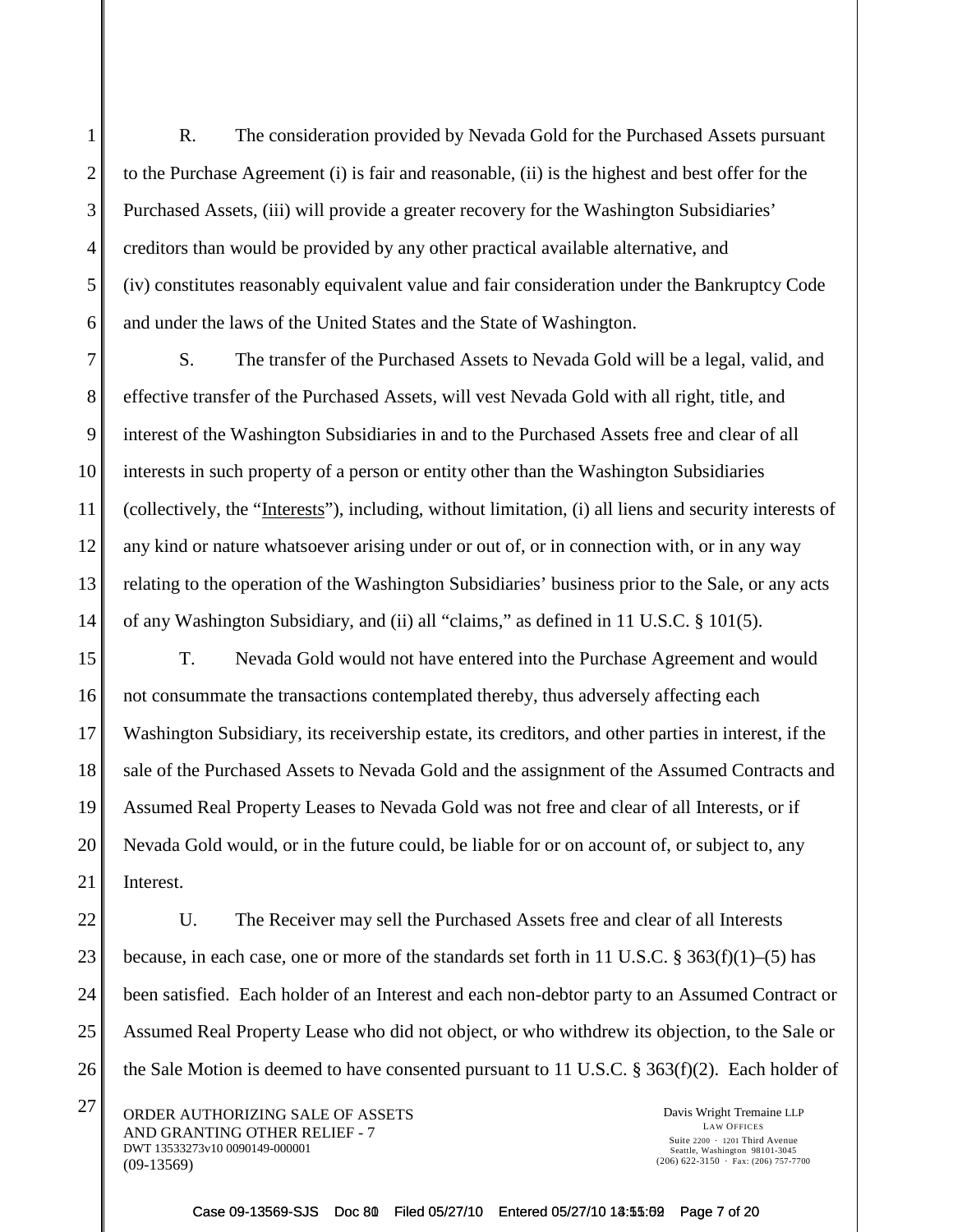2

3

4

an Interest who did object falls within one or more of the other subsections of 11 U.S.C. § 363(f) and is adequately protected by having its Interests, if any, attach to the proceeds of the Sale attributable to the property against or in which it asserts an Interest, in the same order of priority that existed prior to the Sale and subject to all objections, counterclaims, recoupments and other defenses of the estate.

V. The (i) transfer of the Purchased Assets to Nevada Gold and (ii) assumption and assignment to Nevada Gold of the Assumed Contracts and Assumed Real Property Leases and the assumption of certain liabilities expressly stated in the Purchase Agreement will not subject Nevada Gold to any liability with respect to the operation of the Washington Subsidiaries' business prior to the Sale or by reason of such transfer under the laws of the United States, any state, territory, or possession thereof, or the District of Columbia, based, in whole or in part, directly or indirectly, on any theory of successor or transferee liability.

W. The Receiver has demonstrated that it is an exercise of its sound business judgment to assume and assign the Assumed Contracts and Assumed Real Property Leases to Nevada Gold in connection with the consummation of the Sale, and the assumption and assignment of the Assumed Contracts and Assumed Real Property Leases is in the best interests of each Washington Subsidiary, its receivership estate, its creditors, and other parties in interest. The Assumed Contracts and Assumed Real Property Leases being assigned to, and the liabilities being assumed by, Nevada Gold are an integral part of the assets being purchased by Nevada Gold and, accordingly, the assumption and assignment of each Assumed Contract and Assumed Real Property Lease is reasonable and enhances the value provided to the creditors of each Washington Subsidiary's receivership estate. Each Washington Subsidiary has (i) cured, or has provided adequate assurance of cure of, any default existing prior to the date hereof under any of the Assumed Contracts and the Assumed Real Property Leases, within the meaning of 11 U.S.C. § 365(b)(1)(A), and (ii) provided compensation or adequate assurance of compensation to any party for any actual pecuniary loss to such party resulting from a default

 $27$  ORDER AUTHORIZING SALE OF ASSETS Davis Wright Tremaine LLP AND GRANTING OTHER RELIEF - 8 DWT 13533273v10 0090149-000001 (09-13569)

LAW OFFICES Suite  $2200 \cdot 1201$  Third Avenue Seattle, Washington 98101-3045  $(206)$  622-3150  $\cdot$  Fax: (206) 757-7700

Case 09-13569-SJS Doc 80 Filed 05/27/10 Entered 05/27/10 13:55:02 Page 8 of 20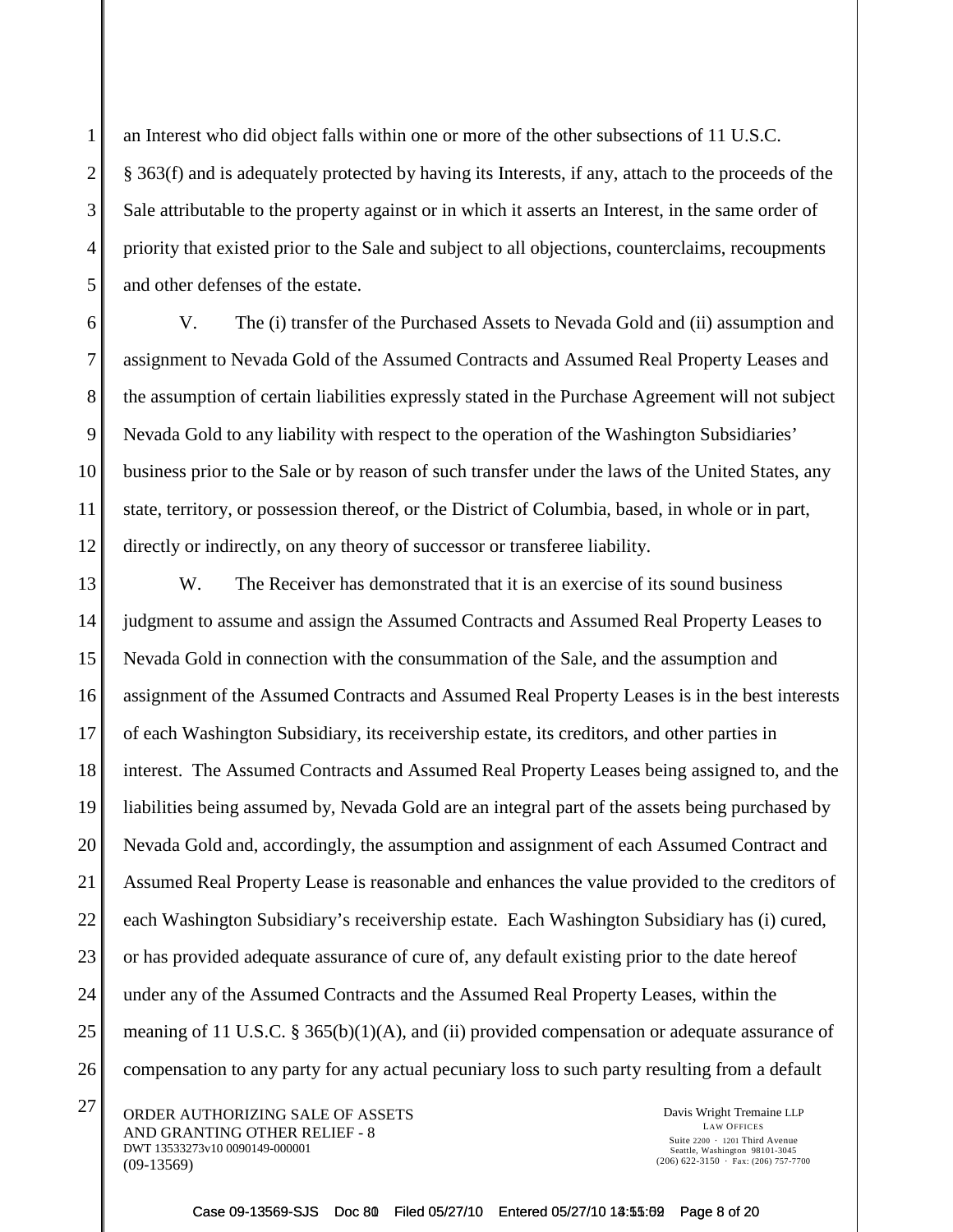prior to the date hereof under any of the Assumed Contracts and Assumed Real Property Leases, within the meaning of 11 U.S.C. § 365(b)(1)(B). The Receiver and Nevada Gold have provided adequate assurance of the future performance of and under the Assumed Contracts and Assumed Real Property Leases, within the meaning of 11 U.S.C. § 365(b)(1)(C).

X. Among the Purchased Assets under the Purchase Agreement are the "(ii) customer and player lists for the Casinos (and any data or documentation relating to this clause (ii) that is (A) in the Sonoma system database maintained by the Companies and/or (B) in the Receiver's possession)" which may constitute personally identifiable information (the "Possible PII") under section 101(41A) of the Bankruptcy Code. Wesley H. Avery was appointed as the consumer privacy ombudsman (the "CPO") pursuant to section 332 of the Bankruptcy Code by an order of the Court entered on May 21, 2010 and has filed a report (the "CPO Report") in the U.S. Proceeding. Attached to the CPO Report as Exhibit A is the privacy policy of the Washington Players Club (the "Privacy Policy) which concerns the Possible PII. Subsequent to the execution of the Purchase Agreement, the Receiver and Nevada Gold have agreed that Nevada Gold shall adopt the Privacy Policy pursuant to the Sale. As such, the CPO Report concludes, and the Court finds, that: (i) the Sale is consistent with the Privacy Policy in compliance with section  $363(b)(1)(A)$ , and (ii) giving due consideration to the facts, circumstances, and conditions of such Sale, no showing was made that such Sale would violate applicable nonbankruptcy law in compliance with section  $363(b)(1)(B)$  of the Bankruptcy Code.

BASED on the foregoing, and good cause having been shown, the Court orders as follows:

1. All objections to the Sale Motion or the relief requested therein that have not been withdrawn, waived, or settled, and all reservations of rights included therein, are overruled and denied.

 $27$  ORDER AUTHORIZING SALE OF ASSETS Davis Wright Tremaine LLP AND GRANTING OTHER RELIEF - 9 DWT 13533273v10 0090149-000001 (09-13569)

LAW OFFICES Suite  $2200 \cdot 1201$  Third Avenue Seattle, Washington 98101-3045  $(206)$  622-3150  $\cdot$  Fax: (206) 757-7700

Case 09-13569-SJS Doc 80 Filed 05/27/10 Entered 05/27/10 13:55:02 Page 9 of 20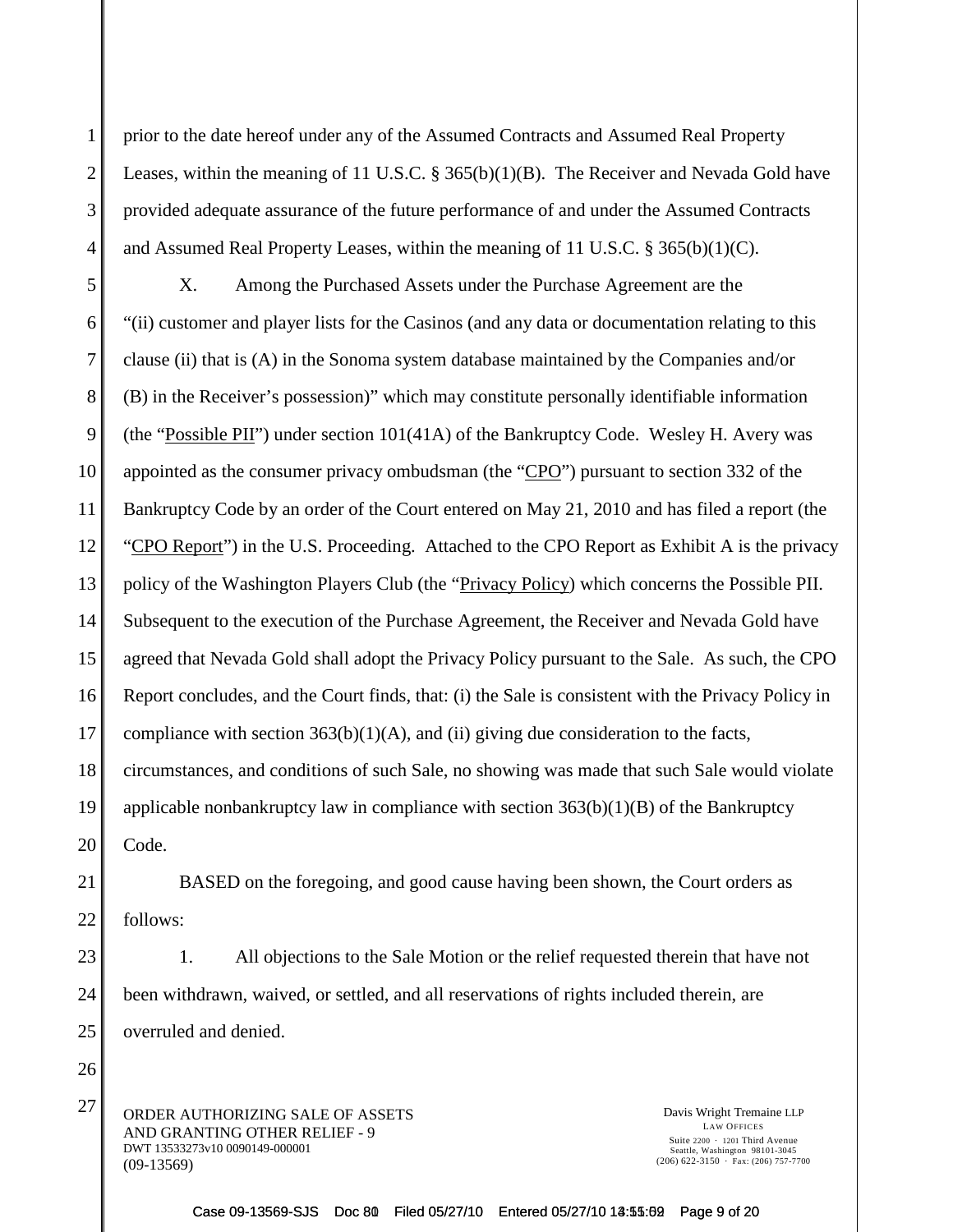2. Pursuant to sections 105, 363, 365, 1520, and 1525 of the Bankruptcy Code, as supplemented by Bankruptcy Rules 6002, 6004, 6006, and 9007, the Sale Motion is granted.

## **APPROVAL OF THE PURCHASE AGREEMENT**

3. The Purchase Agreement, and all of the terms and conditions thereof, is hereby approved.

4. Pursuant to 11 U.S.C. §§ 105 and 363(b), the Receiver is authorized to consummate the Sale pursuant to and in accordance with the terms and conditions of the Purchase Agreement.

5. The Receiver is authorized to execute and deliver, and empowered to perform under, consummate and implement, the Purchase Agreement, together with all additional instruments and documents that may be reasonably necessary or desirable to implement the Purchase Agreement, and to take all further actions as may be requested by Nevada Gold for the purpose of assigning, transferring, granting, conveying and conferring to Nevada Gold or reducing to possession, the Purchased Assets, or as may be necessary or appropriate to the performance of the obligations as contemplated by the Purchase Agreement.

## **TRANSFER OF PURCHASED ASSETS**

6. Pursuant to 11 U.S.C. §§ 105(a) and 363(f), the Purchased Assets shall be transferred to Nevada Gold free and clear of all Interests, with all such Interests to attach to the proceeds of the Sale in the order of their priority, with the same validity, force and effect that they now have as against the Purchased Assets, subject to any claims and defenses that the Receiver may possess with respect thereto. The Receiver will hold the proceeds of sale, other than the note or other debt instrument evidencing the Fortress Accommodation (as described below), pending further Court order.

7. Except as expressly permitted or otherwise specifically provided by the Purchase Agreement or this Sale Order, each person and entity holding Interests against or in any Washington Subsidiary or the Purchased Assets, including but not limited to, all debt

 $27$  ORDER AUTHORIZING SALE OF ASSETS Davis Wright Tremaine LLP AND GRANTING OTHER RELIEF - 10 DWT 13533273v10 0090149-000001 (09-13569)

LAW OFFICES Suite  $2200 \cdot 1201$  Third Avenue Seattle, Washington 98101-3045  $(206)$  622-3150  $\cdot$  Fax: (206) 757-7700

Case 09-13569-SJS Doc 80 Filed 05/27/10 Entered 05/27/10 13:55:62 Page 10 of 20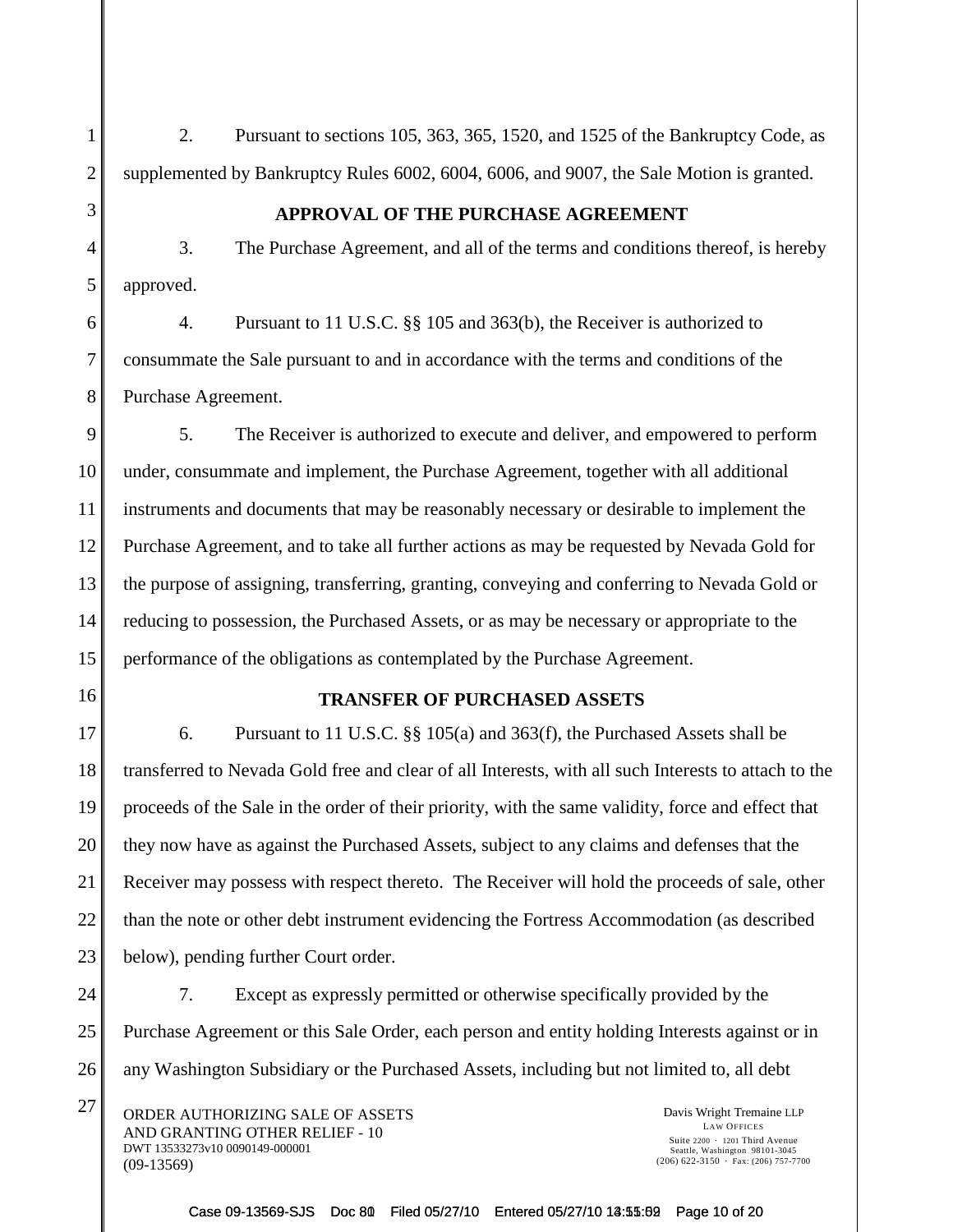1

2

3

4

security holders, equity security holders, governmental, tax, and regulatory authorities, lenders, trade and other unsecured creditors (whether legal or equitable, secured or unsecured, matured or unmatured, contingent or non-contingent, liquidated and unliquidated, senior or subordinated), arising under or out of, in connection with, or in any way relating to, any Washington Subsidiary, the Purchased Assets, the operation of the business of the Washington Subsidiaries prior to the Closing, or the transfer of the Purchased Assets to Nevada Gold, hereby is forever barred, estopped, and permanently enjoined from asserting such Interests against Nevada Gold, its successors and assigns, its property or interests, or the Purchased Assets.

8. The transfer of the Purchased Assets to Nevada Gold pursuant to the Purchase Agreement constitutes a legal, valid, and effective transfer of the Purchased Assets, and shall vest Nevada Gold with all right, title, and interest of the Washington Subsidiaries in and to the Purchased Assets free and clear of all Interests.

9. The consideration provided by Nevada Gold for the Purchased Assets and the terms of the Purchase Agreement (a) are fair and reasonable and (b) shall be deemed to constitute reasonably equivalent value and fair consideration under 11 U.S.C. § 101, *et seq*., and under the laws of the United States, each state, territory, and possession thereof, and the District of Columbia, and may not be avoided under 11 U.S.C. § 363(n).

## **ASSUMPTION AND ASSIGNMENT TO NEVADA GOLD OF ASSUMED EXECUTORY CONTRACTS AND ASSUMED REAL PROPERTY LEASES**

10. 11 U.S.C. § 365(a) and (b) are hereby made applicable to these cases.

11. Pursuant to 11 U.S.C. §§ 105(a) and 365, and subject to and conditioned upon Closing, the assumption and assignment to Nevada Gold of the Assumed Contracts and Assumed Real Property Leases identified on Exhibit B to this order is hereby approved, and the requirements of 11 U.S.C. § 365(b)(1) with respect thereto are hereby deemed satisfied.

12. The Receiver is hereby authorized in accordance with 11 U.S.C. §§ 105(a) and

27 ORDER AUTHORIZING SALE OF ASSETS Davis Wright Tremaine LLP AND GRANTING OTHER RELIEF - 11 DWT 13533273v10 0090149-000001 (09-13569) LAW OFFICES Suite  $2200 \cdot 1201$  Third Avenue Seattle, Washington 98101-3045  $(206)$  622-3150  $\cdot$  Fax: (206) 757-7700 365 to (a) assume and assign to Nevada Gold, effective at Closing, the Assumed Contracts and

Case 09-13569-SJS Doc 80 Filed 05/27/10 Entered 05/27/10 13:55:02 Page 11 of 20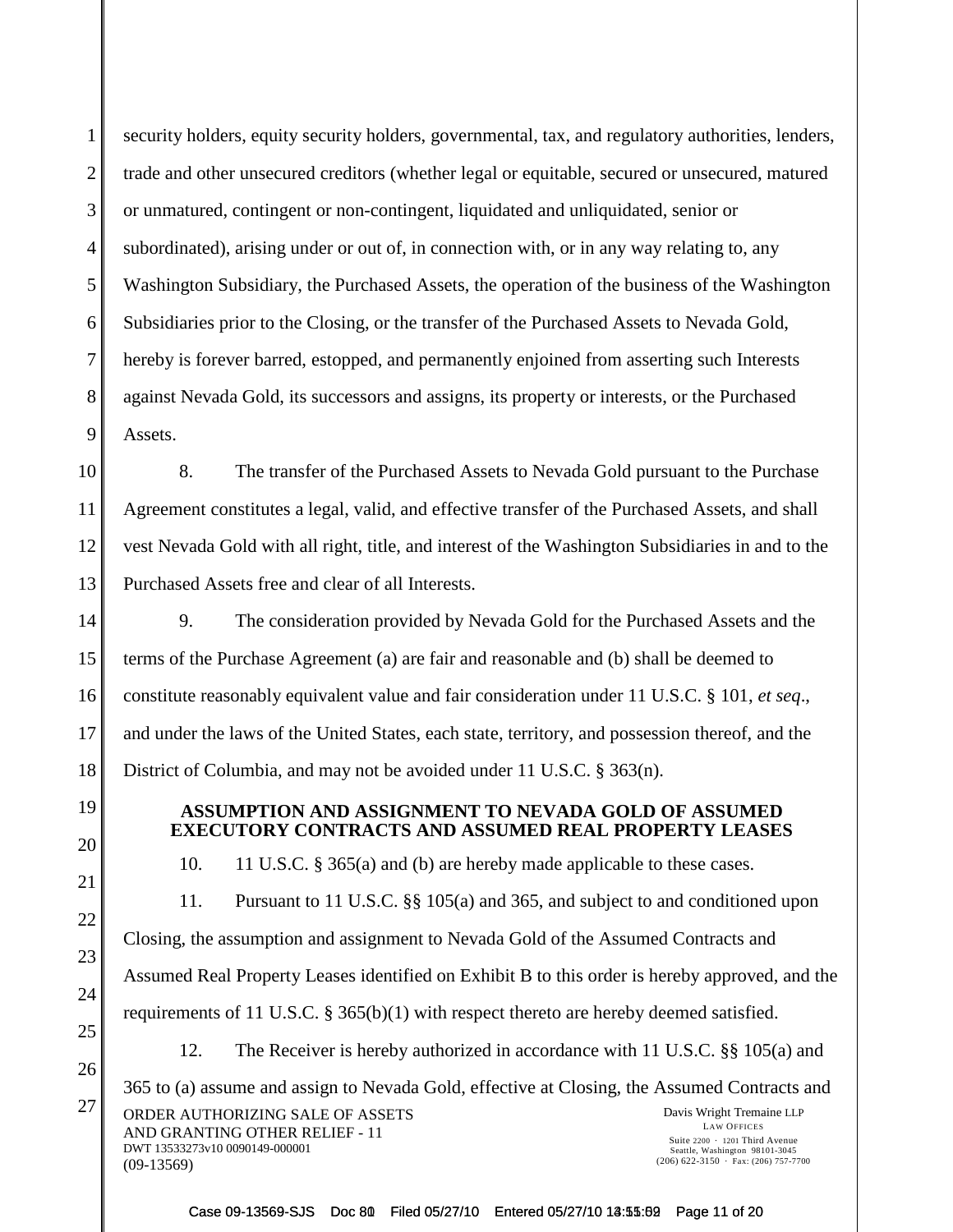Assumed Real Property Leases free and clear of all Interests, and (b) execute and deliver to Nevada Gold such documents or other instruments as may be necessary to assign and transfer the Assumed Contracts and Assumed Real Property Leases to Nevada Gold.

4 5 6 7 8 9 10 11 12 13 14 15 16 17 18 19 20 21 22 23 24 25 13. Each Assumed Contract and Assumed Real Property Lease is an executory contract or unexpired lease under 11 U.S.C. § 365. The Washington Subsidiaries may assume each Assumed Contract and Assumed Real Property Lease in accordance with 11 U.S.C. § 365. The Washington Subsidiaries may assign each Assumed Contract and Assumed Real Property Lease in accordance with 11 U.S.C. §§ 363 and 365, and any provisions in any Assumed Contract or Assumed Real Property Lease that prohibits or conditions the assignment of such Assumed Contract or Assumed Real Property Lease or terminate, recapture, impose any penalty, condition renewal or extension, or modify any term or condition upon the assignment of such Assumed Contract or Assumed Real Property Lease constitute unenforceable antiassignment provisions, which are void and of no force and effect. All other requirements and conditions under 11 U.S.C. §§ 363 and 365 for the assumption by the Washington Subsidiaries and assignment to Nevada Gold of each Assumed Contract and Assumed Real Property Lease have been satisfied. At such times as provided in the Purchase Agreement, in accordance with 11 U.S.C. §§ 363 and 365, Nevada Gold shall be fully and irrevocably vested in all right, title, and interest of the particular Washington Subsidiary party in and to each Assumed Contract and Assumed Real Property Lease. Any provision of any unexpired lease of nonresidential real property that purports to permit the landlord thereunder to cancel the remaining term of such lease if the Washington Subsidiary discontinues its use or operation of the leased real property is void and of no force and effect and shall not be enforceable against Nevada Gold, its assignees and sublessees, and the landlord under such lease shall not have the right to cancel or otherwise modify such lease or increase the rent, assert any Interest, or impose any penalty by reason of such discontinuation, the Washington Subsidiaries' cessation of operations, the

26

1

2

3

 $27$  ORDER AUTHORIZING SALE OF ASSETS Davis Wright Tremaine LLP AND GRANTING OTHER RELIEF - 12 DWT 13533273v10 0090149-000001 (09-13569)

LAW OFFICES Suite  $2200 \cdot 1201$  Third Avenue Seattle, Washington 98101-3045  $(206)$  622-3150  $\cdot$  Fax: (206) 757-7700

Case 09-13569-SJS Doc 80 Filed 05/27/10 Entered 05/27/10 13:55:02 Page 12 of 20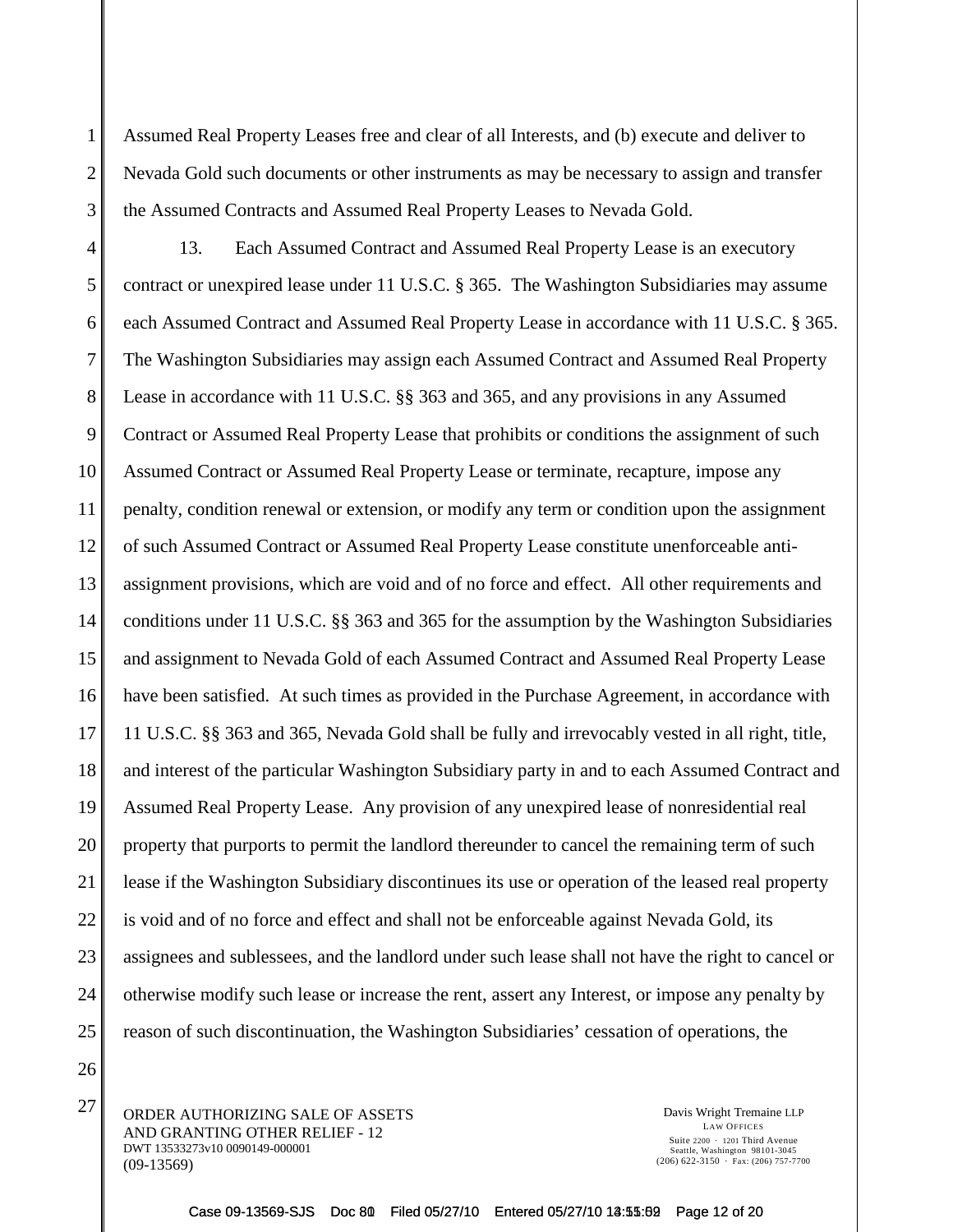assignment of such leases to Nevada Gold, or the interruption of business activities at any of the leased premises.

14. All defaults or other obligations of the Washington Subsidiaries under the Assumed Contracts and Assumed Real Property Leases arising or accruing prior to the date of this Sale Order (without giving effect to any acceleration clauses or any default provisions of the kind specified in 11 U.S.C. § 365(b)(2)) shall be cured by the Washington Subsidiaries at Closing or as soon thereafter as practicable, and Nevada Gold shall have no liability for any obligation arising or accruing prior to the date of Closing, except as otherwise expressly provided in the Purchase Agreement.

10 11 12 13 14 15 16 17 18 19 20 21 22 23 24 15. Each non-debtor party to an Assumed Contract or Assumed Real Property Lease is forever barred, estopped, and permanently enjoined from (a) asserting against any Washington Subsidiary or Nevada Gold, or the property of either of them, any default existing as of the date of Closing, (b) asserting against Nevada Gold any counterclaim, defense, setoff or any other claim asserted or assertable against any Washington Subsidiary, or (c) imposing or charging against Nevada Gold any rent accelerations, assignment fees, increases, or any other fees as a result of the Washington Subsidiaries' assumption and assignment to Nevada Gold of the Assumed Contracts and Assumed Real Property Leases. The validity of such assumption and assignment to Nevada Gold of each Assumed Contract and Assumed Real Property Lease shall not be affected by any dispute between any Washington Subsidiary and any other party to an Assumed Contract or Assumed Real Property Lease. The failure of any Washington Subsidiary or Nevada Gold to enforce at any time one or more terms or conditions of any Assumed Contract or Assumed Real Property Lease shall not be a waiver of such terms or conditions, or of the Washington Subsidiaries' or Nevada Gold's rights to enforce every term and condition of the Assumed Contracts and Assumed Real Property Leases.

 $27$  ORDER AUTHORIZING SALE OF ASSETS Davis Wright Tremaine LLP AND GRANTING OTHER RELIEF - 13 DWT 13533273v10 0090149-000001 (09-13569)

1

2

3

4

5

6

7

8

9

25

26

LAW OFFICES Suite  $2200 \cdot 1201$  Third Avenue Seattle, Washington 98101-3045  $(206)$  622-3150  $\cdot$  Fax: (206) 757-7700

Case 09-13569-SJS Doc 80 Filed 05/27/10 Entered 05/27/10 13:55:62 Page 13 of 20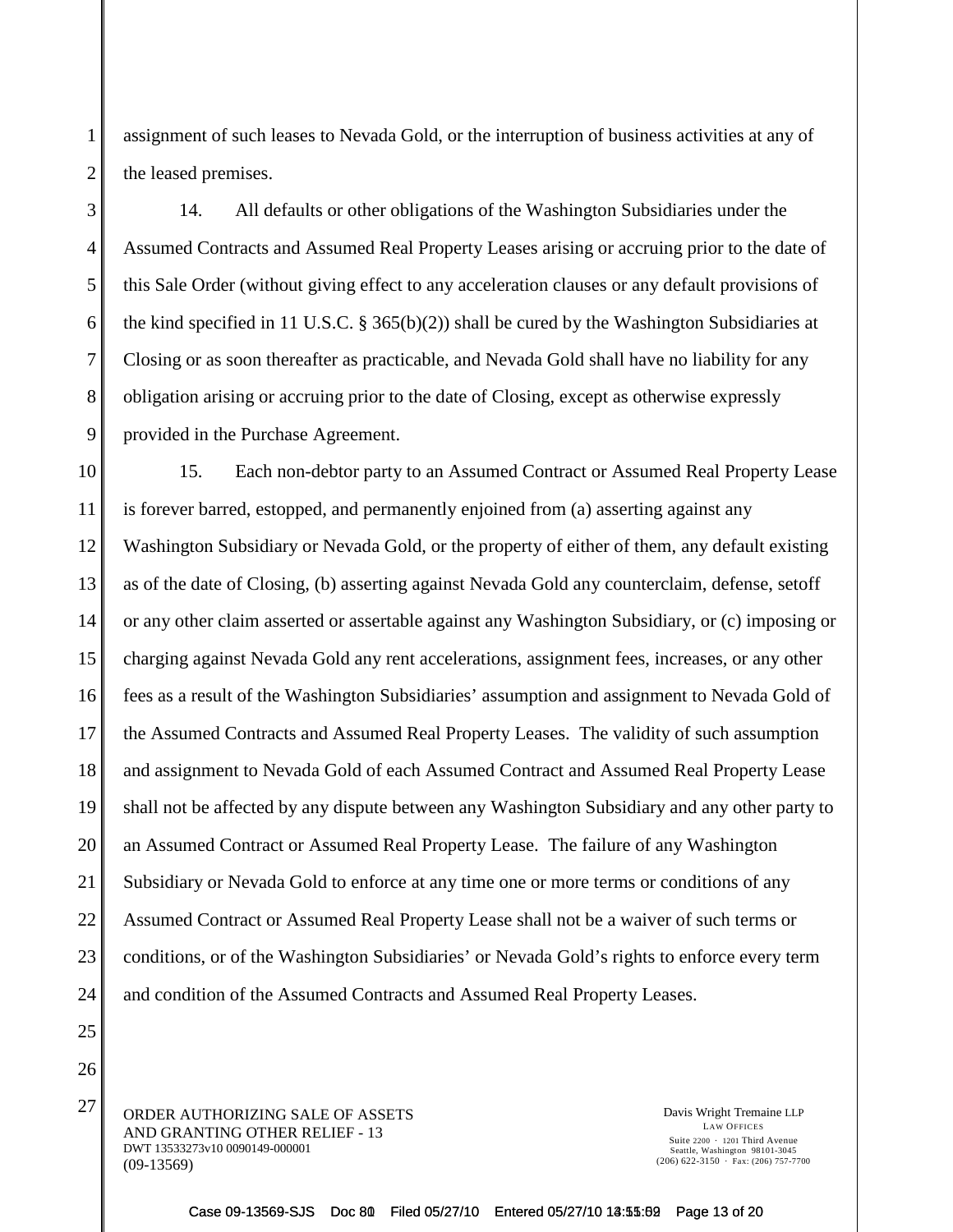## **ADDITIONAL PROVISIONS**

16. At Closing, each of the Washington Subsidiaries' creditors is authorized and directed to execute such documents and take all other actions as may be necessary to release its Interests in the Purchased Assets, if any, as such Interests may have been recorded or may otherwise exist.

17. This Sale Order (a) shall be effective as a determination that, as of Closing, all Interests of any kind or nature whatsoever existing as to the Purchased Assets prior to the Closing have been transferred to the proceeds of sale, and that the conveyances described herein have been effected, and (b) shall be binding upon and shall govern the acts of all persons and entities, including without limitation, all filing agents, filing officers, title agents, title companies, recorders of mortgages, recorders of deeds, registrars of deeds, administrative agencies, governmental departments, secretaries of state, federal, state, and local officials, and all other persons and entities who may be required by operation of law, the duties of their office, or contract, to accept, file, register or otherwise record or release any documents or instruments, or who may be required to report or insure any title or state of title in or to any of the Purchased Assets.

18. Each and every federal, state, and local governmental agency or department is hereby directed to accept any and all documents and instruments necessary and appropriate to consummate the transactions contemplated by the Purchase Agreement.

19. If any person or entity that has filed financing statements, mortgages, mechanic's liens, *lis pendens*, or other documents or agreements evidencing Interests in the Purchased Assets shall not have delivered to the Receiver prior to Closing, in proper form for filing and executed by the appropriate parties, termination statements, instruments of satisfaction, releases of all Interests which the person or entity has with respect to the Purchased Assets or otherwise, then (a) the Receiver is hereby authorized and directed to execute and file such statements, instruments, releases and other documents on behalf of the

 $27$  ORDER AUTHORIZING SALE OF ASSETS Davis Wright Tremaine LLP AND GRANTING OTHER RELIEF - 14 DWT 13533273v10 0090149-000001 (09-13569)

LAW OFFICES Suite  $2200 \cdot 1201$  Third Avenue Seattle, Washington 98101-3045  $(206)$  622-3150  $\cdot$  Fax: (206) 757-7700

Case 09-13569-SJS Doc 80 Filed 05/27/10 Entered 05/27/10 13:55:62 Page 14 of 20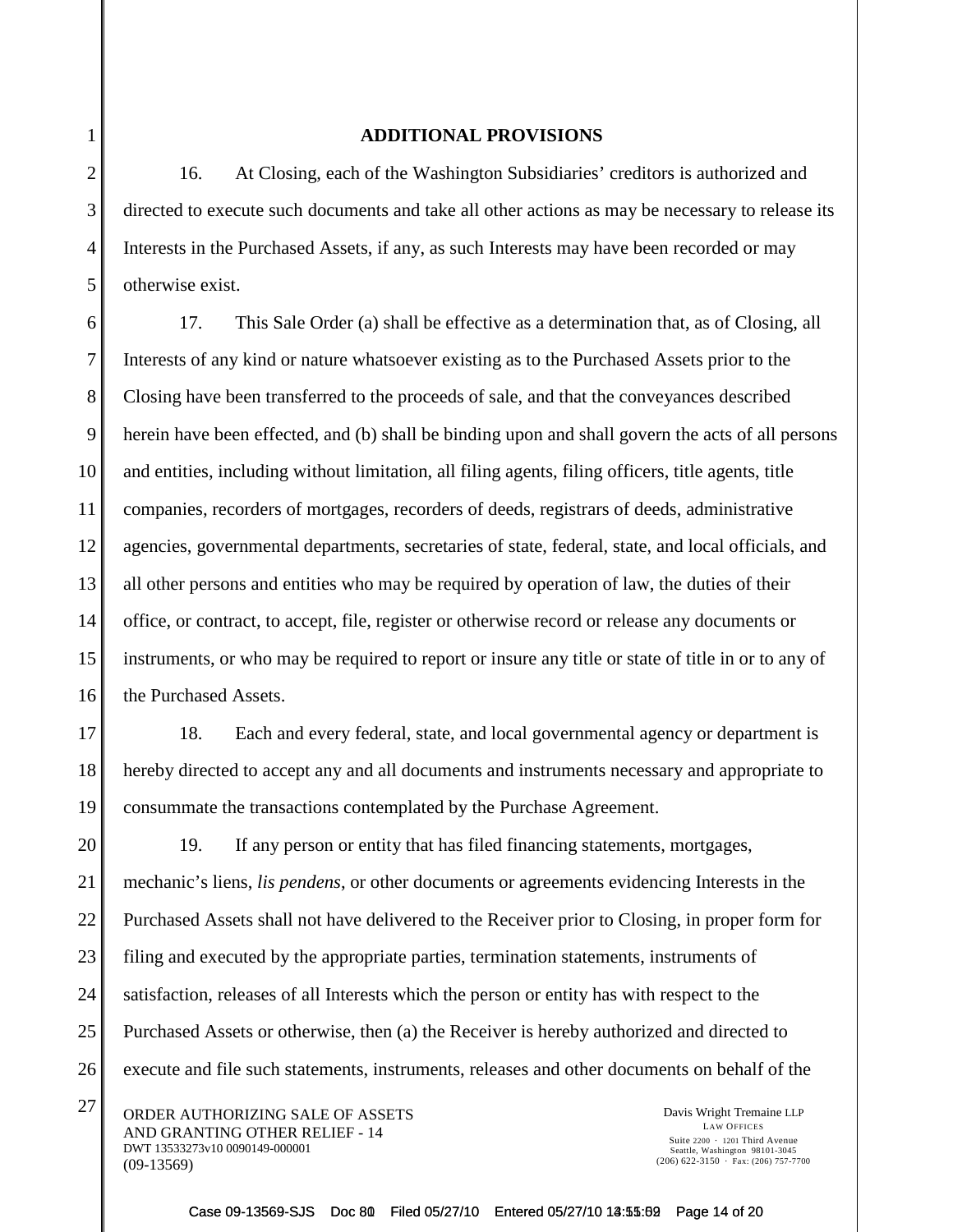person or entity with respect to the Purchased Assets, and (b) Nevada Gold is hereby authorized to file, register, or otherwise record a certified copy of this Sale Order, which, once filed, registered, or otherwise recorded, shall constitute conclusive evidence of the release of all Interests in the Purchased Assets of any kind or nature whatsoever.

20. All entities that are presently, or on the date of Closing may be, in possession of some or all of the Purchased Assets are hereby directed to surrender possession of the Purchased Assets to Nevada Gold at the Closing, and Nevada Gold hereby is authorized to retrieve and take possession of all Purchased Assets in the possession of any third parties, including but not limited to any lessor or licensor.

13 21. Following the Closing of the Sale, no holder of any lien, claim, encumbrance, or other interest shall interfere with Nevada Gold's title to, or use and enjoyment of, the Purchased Assets based on, or related to, any Interest, or based on any actions the Debtor may take in bankruptcy.

22. All persons and entities are prohibited and enjoined from taking any action to adversely affect or interfere with the ability of the Receiver to transfer the Purchased Assets to Nevada Gold in accordance with the Purchase Agreement and this Sale Order.

17 18 19 20 21 23. To the extent provided by 11 U.S.C. § 525, no governmental unit may deny, revoke, suspend, or refuse to renew any permit, license, or similar grant relating to the operation of the Purchased Assets sold, transferred, or conveyed to Nevada Gold on account of the filing or pendency of these chapter 15 cases, the Canadian receivership, or the consummation of the Sale contemplated by the Purchase Agreement.

22 23 24 25 26 24. Nevada Gold shall not be liable or responsible for any liability or other obligation of any Washington Subsidiary arising under or related to the Purchased Assets, except as expressly stated in the Purchase Agreement. Without limiting the generality of the foregoing, and except as otherwise specifically provided herein and in the Purchase Agreement, Nevada Gold shall not be liable for any claims against any Washington Subsidiary or any of its

 $27$  ORDER AUTHORIZING SALE OF ASSETS Davis Wright Tremaine LLP AND GRANTING OTHER RELIEF - 15 DWT 13533273v10 0090149-000001 (09-13569)

1

2

3

4

5

6

7

8

9

10

11

12

14

15

16

LAW OFFICES Suite  $2200 \cdot 1201$  Third Avenue Seattle, Washington 98101-3045  $(206)$  622-3150  $\cdot$  Fax: (206) 757-7700

Case 09-13569-SJS Doc 80 Filed 05/27/10 Entered 05/27/10 13:55:02 Page 15 of 20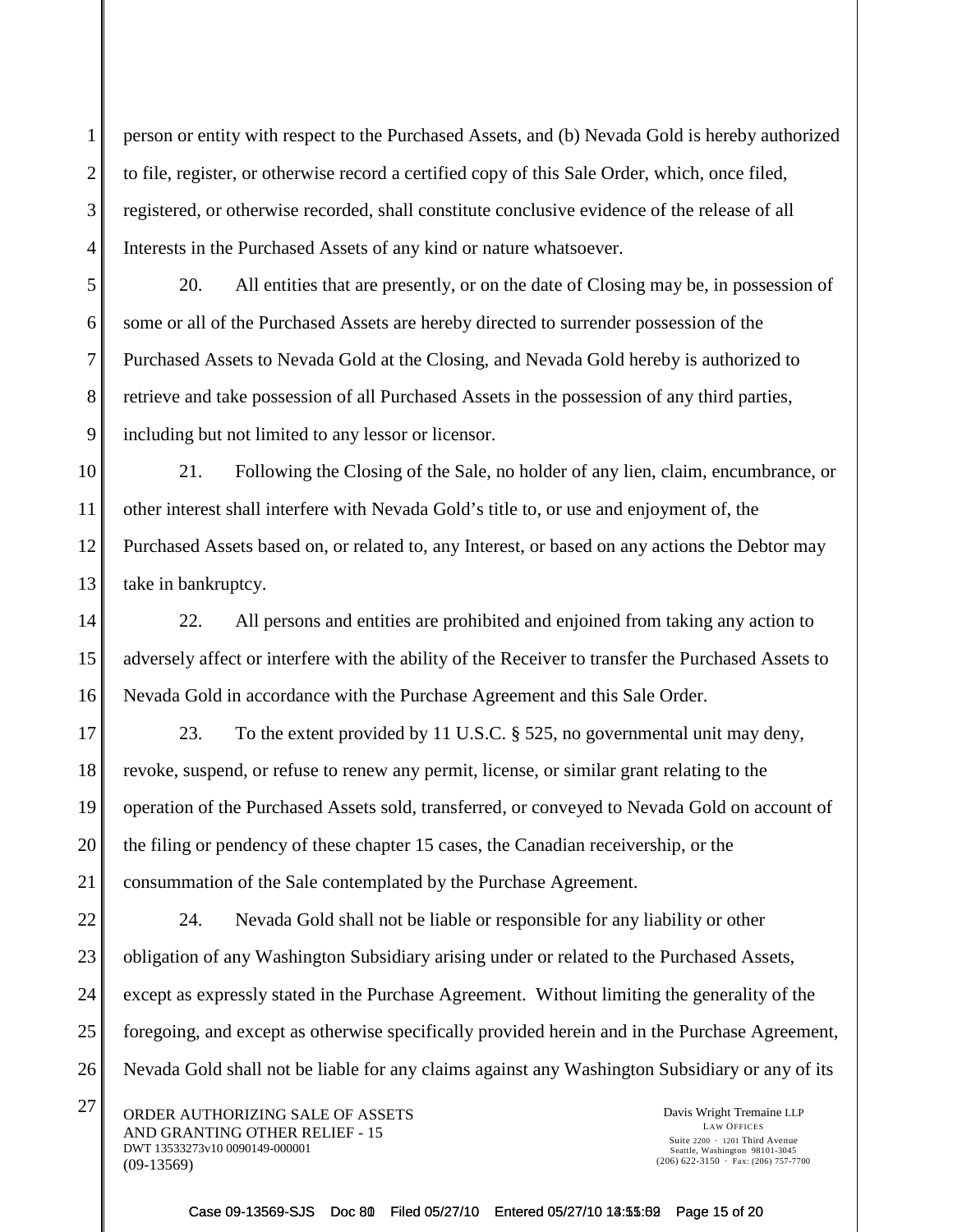1

2

3

4

predecessors or affiliates, and Nevada Gold shall have no successor or vicarious liabilities of any kind or character, whether known or unknown as of the Closing, now existing or hereafter arising, whether fixed or contingent, with respect to any Washington Subsidiary or any obligations of any Washington Subsidiary arising prior to the Closing, including, but not limited to, liabilities on account of any taxes arising, accruing, or payable under, out of, in connection with, or in any way relating to the operation of the business of the Washington Subsidiaries.

25. Under no circumstances shall Nevada Gold be deemed a successor of or to any Washington Subsidiary for any Interest against or in any Washington Subsidiary or the Purchased Assets of any kind or nature whatsoever. The sale, transfer, assignment and delivery of the Purchased Assets shall not be subject to any Interests, and Interests of any kind or nature whatsoever shall remain with, and continue to be obligations of, the Washington Subsidiaries. All persons holding Interests against or in the Purchased Assets of any kind or nature whatsoever shall be, and hereby are, forever barred, estopped, and permanently enjoined from asserting, prosecuting, or otherwise pursuing such Interests against Nevada Gold, its property, its successors and assigns, or the Purchased Assets with respect to any Interest such person or entity had, has, or may have against or in the Purchased Assets. Following the Closing, no holder of any Interest against any Washington Subsidiary shall interfere with Nevada Gold's title to or use and enjoyment of the Purchased Assets based on or related to such Interest.

26. This Court retains jurisdiction to enforce and implement the terms and provisions of the Purchase Agreement, all amendments thereto, any waivers and consents thereunder, and of each of the agreements executed in connection therewith in all respects, including, but not limited to, retaining jurisdiction to (a) compel delivery of the Purchased Assets to Nevada Gold, (b) resolve any disputes arising under or related to the Purchase Agreement, except as otherwise provided therein, (c) interpret, implement, and enforce the provisions of this Sale Order, and (d) protect Nevada Gold against (i) any of the liabilities not

 $27$  ORDER AUTHORIZING SALE OF ASSETS Davis Wright Tremaine LLP AND GRANTING OTHER RELIEF - 16 DWT 13533273v10 0090149-000001 (09-13569)

LAW OFFICES Suite  $2200 \cdot 1201$  Third Avenue Seattle, Washington 98101-3045  $(206)$  622-3150  $\cdot$  Fax: (206) 757-7700

Case 09-13569-SJS Doc 80 Filed 05/27/10 Entered 05/27/10 13:55:02 Page 16 of 20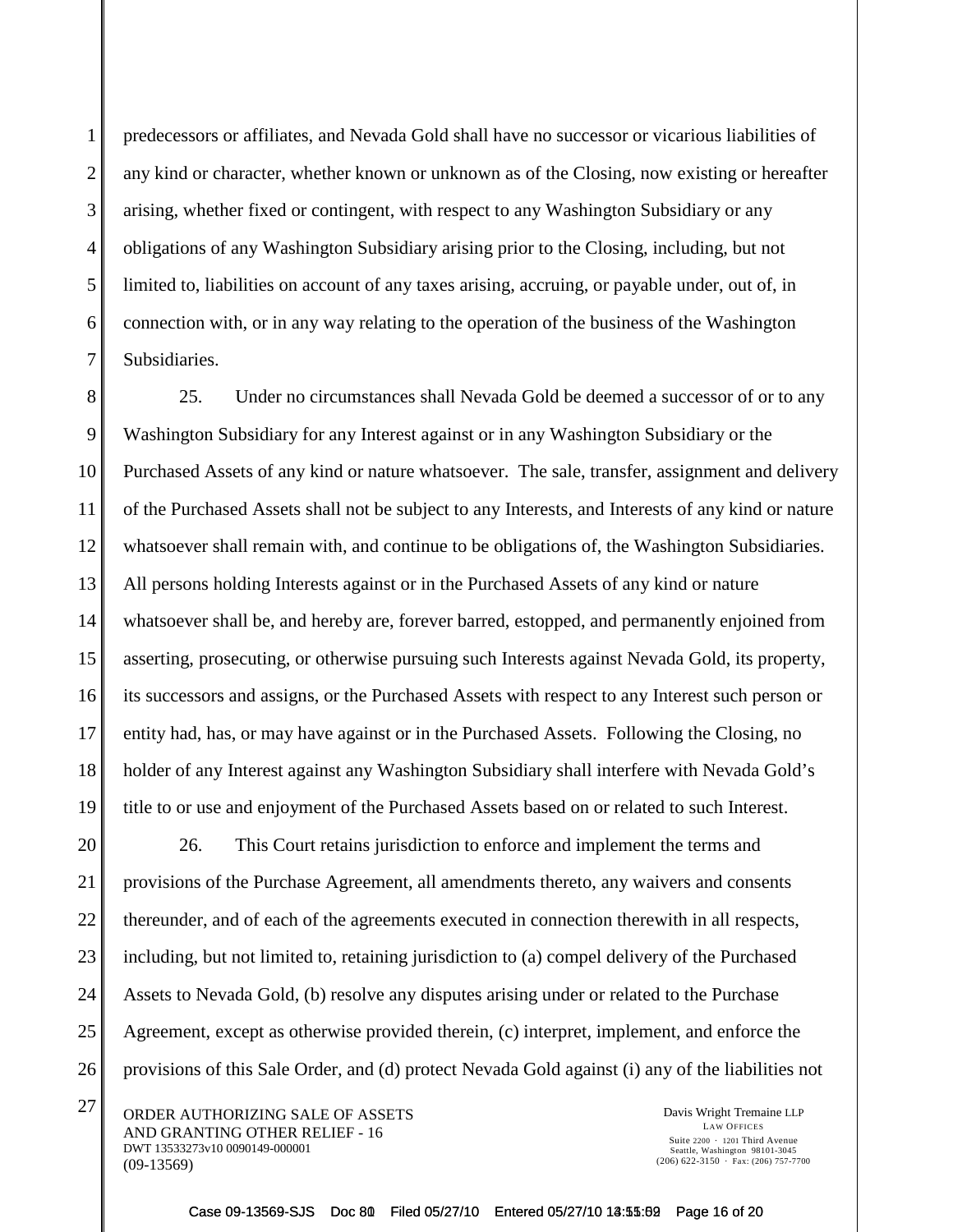2

expressly assumed and assigned, and (ii) any Interests in any Washington Subsidiary or in the Purchased Assets, of any kind or nature whatsoever, attaching to the proceeds of the Sale.

27. Nothing contained in any plan of reorganization (or liquidation) confirmed in any case involving any Washington Subsidiary or any order of this Court confirming such plan shall conflict with or derogate from the provisions of the Purchase Agreement or the terms of this Sale Order.

28. The transactions contemplated by the Purchase Agreement are undertaken by Nevada Gold in good faith, as that term is used in section 363(m) of the Bankruptcy Code, and accordingly, the reversal or modification on appeal of the authorization provided herein to consummate the Sale shall not affect the validity of the Sale to Nevada Gold, unless such authorization is duly stayed pending such appeal. Nevada Gold is a purchaser in good faith of the Purchased Assets and Assumed Contracts and Assumed Real Property Leases, and is entitled to all of the protections afforded by 11 U.S.C. § 363(m).

29. The terms and provisions of the Purchase Agreement and this Sale Order shall be binding in all respects upon, and shall inure to the benefit of, each Washington Subsidiary, its receivership estate, and its creditors, Nevada Gold, and their respective affiliates, successors and assigns, and any affected third parties including, but not limited to, all persons asserting Interests in the Purchased Assets to be sold to Nevada Gold pursuant to the Purchase Agreement, notwithstanding any subsequent appointment of any trustee(s) under any chapter of the Bankruptcy Code, as to which trustee(s) such terms and provisions likewise shall be binding.

30. Except for approvals from the Washington State Gambling Commission and the Washington State Liquor Control Board, neither the Receiver nor Nevada Gold is required to make any filing with or give any notice to, or to obtain any approval, consent, ratification, permission, waiver or authorization from, any person or any government body in connection with the execution and delivery of the Purchase Agreement or the consummation of the

 $27$  ORDER AUTHORIZING SALE OF ASSETS Davis Wright Tremaine LLP AND GRANTING OTHER RELIEF - 17 DWT 13533273v10 0090149-000001 (09-13569)

LAW OFFICES Suite  $2200 \cdot 1201$  Third Avenue Seattle, Washington 98101-3045  $(206)$  622-3150  $\cdot$  Fax: (206) 757-7700

Case 09-13569-SJS Doc 80 Filed 05/27/10 Entered 05/27/10 13:55:62 Page 17 of 20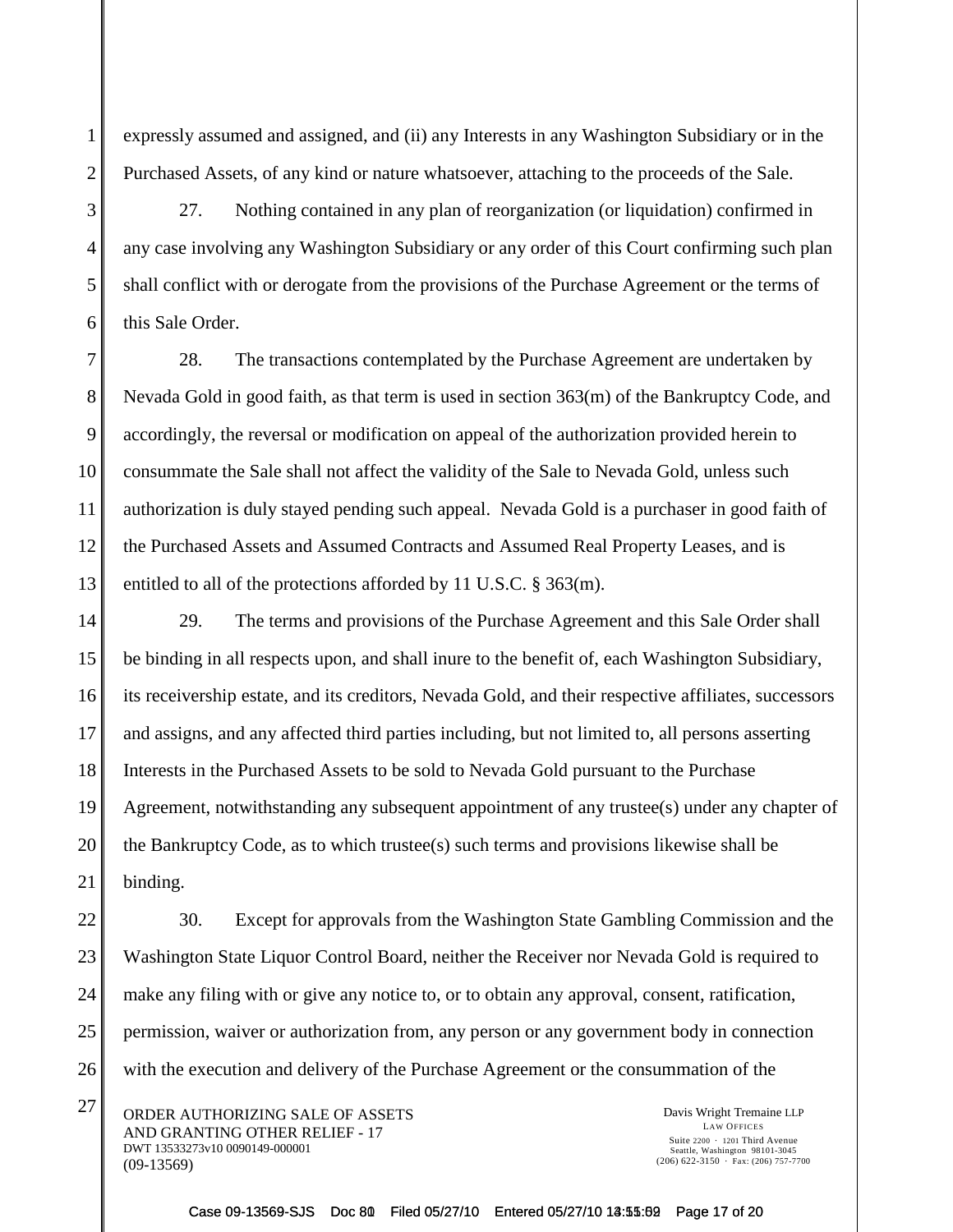transactions contemplated by the Purchase Agreement (other than with respect to governmental licenses which do not constitute Purchased Assets), and Nevada Gold does not need to seek or obtain shareholder consent to consummate the transactions contemplated by the Purchase Agreement.

31. The failure specifically to include any particular provisions of the Purchase Agreement in this Sale Order shall not diminish or impair the effectiveness of such provision, it being the intent of the Court that the Purchase Agreement be authorized and approved in its entirety.

9 10 11 12 32. The Purchase Agreement and any related agreements, documents or other instruments may be modified, amended or supplemented by the parties thereto, in a writing signed by both parties, and in accordance with the terms thereof, without further order of the Court.

13 14 15 16 17 33. As provided in Bankruptcy Rules 6004(l) and 6006(d), and notwithstanding Bankruptcy Rule 7062, this Sale Order shall be effective and enforceable immediately upon entry. Time is of the essence in closing the transaction and the Receiver and Nevada Gold intend to close the Sale as soon as possible. Therefore, the stays provided for under Bankruptcy Rules 6004(h), 6006(d), and 7062 shall not apply.

18 19 20 21 22 23 24 25 34. Pursuant to the terms of the Purchase Agreement, Fortress is providing certain financing to Nevada Gold (as defined in the Purchase Agreement, the "Fortress Accommodation"). The amount of the Fortress Accommodation will be credited against the Washington Subsidiaries' obligations to Fortress, without the necessity of a cash payment by either Fortress or Nevada Gold to the Receiver, and as if the cash proceeds of such financing were paid to the Receiver by Buyer and distributed by the Receiver to Fortress. Accordingly, notwithstanding any other provision of this Order, the Fortress Accommodation and any debt instrument evidencing such Accommodation which represents a portion of the proceeds of

 $27$  ORDER AUTHORIZING SALE OF ASSETS Davis Wright Tremaine LLP AND GRANTING OTHER RELIEF - 18 DWT 13533273v10 0090149-000001 (09-13569)

1

2

3

4

5

6

7

8

26

LAW OFFICES Suite  $2200 \cdot 1201$  Third Avenue Seattle, Washington 98101-3045  $(206)$  622-3150  $\cdot$  Fax: (206) 757-7700

Case 09-13569-SJS Doc 80 Filed 05/27/10 Entered 05/27/10 13:55:62 Page 18 of 20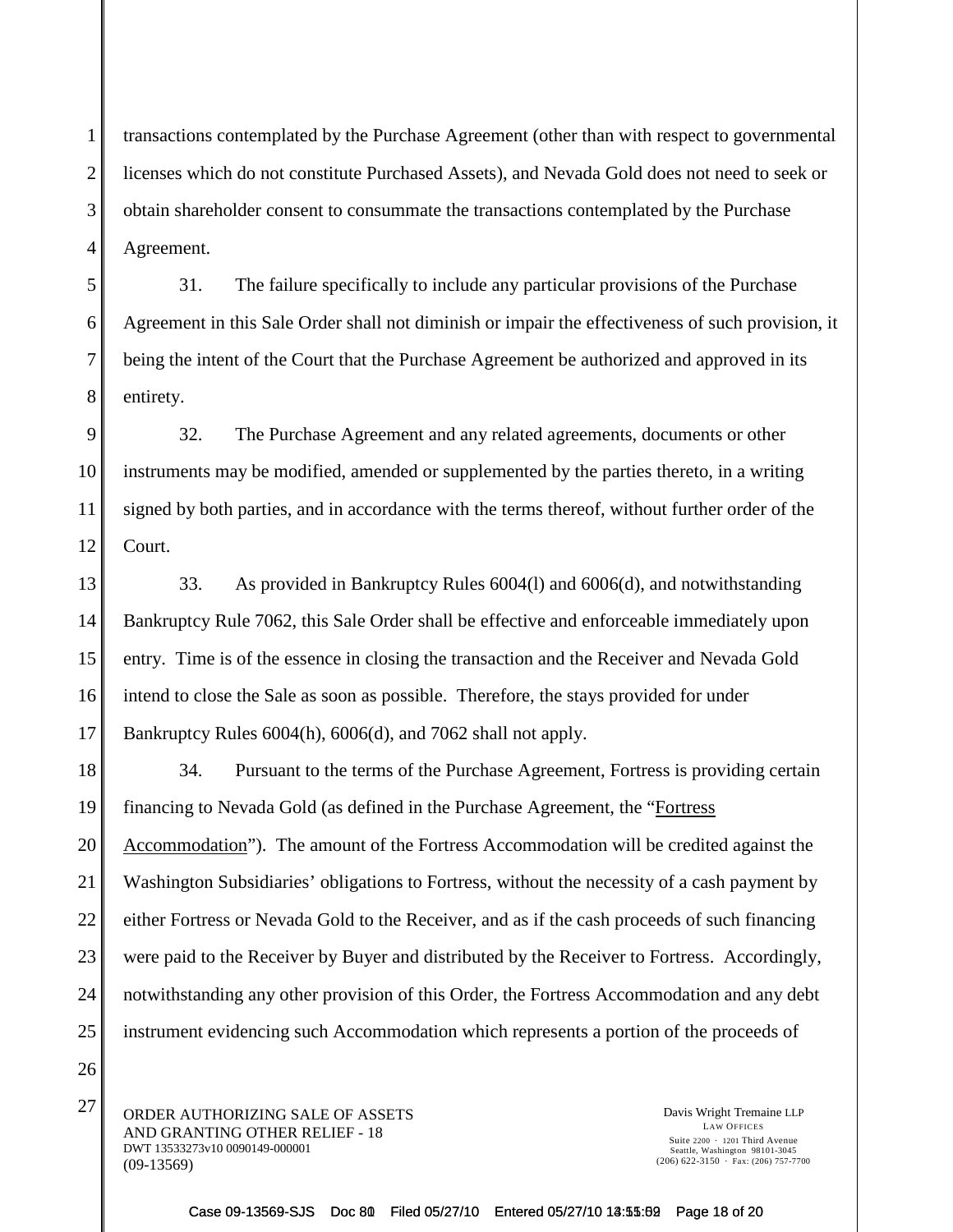| $\mathbf{1}$   | Sale, shall not be subject to the liens, claims or Interests of any creditor or party in interest and                                                                                                                                                                                 |  |
|----------------|---------------------------------------------------------------------------------------------------------------------------------------------------------------------------------------------------------------------------------------------------------------------------------------|--|
| $\overline{2}$ | shall be owned and held by Fortress free and clear of any such liens, claims and Interests.                                                                                                                                                                                           |  |
| 3              | 35.<br>In the event there are multiple closings pursuant to Section 2.6 of the Purchase                                                                                                                                                                                               |  |
| $\overline{4}$ | Agreement, the provisions of this Order with respect to Purchased Assets, including without                                                                                                                                                                                           |  |
| 5              | limitation provisions relating to the sale of Purchased Assets free and clear of Interests, shall                                                                                                                                                                                     |  |
| 6              | apply only to those assets that are subject to the applicable Closing.                                                                                                                                                                                                                |  |
| 7              | 36.<br>The provisions of this Sale Order are non-severable and mutually dependent.                                                                                                                                                                                                    |  |
| 8              | 37.<br>The CPO Report is approved.                                                                                                                                                                                                                                                    |  |
| 9              |                                                                                                                                                                                                                                                                                       |  |
| 10             | , 2010.                                                                                                                                                                                                                                                                               |  |
| 11             |                                                                                                                                                                                                                                                                                       |  |
| 12             | Sorvel 8. Steinis                                                                                                                                                                                                                                                                     |  |
| 13             | <b>United States Bankruptcy Judge</b><br>(Dated as of Entered on Docket date above)                                                                                                                                                                                                   |  |
| 14             |                                                                                                                                                                                                                                                                                       |  |
| 15             |                                                                                                                                                                                                                                                                                       |  |
| 16             |                                                                                                                                                                                                                                                                                       |  |
| 17             |                                                                                                                                                                                                                                                                                       |  |
| 18             |                                                                                                                                                                                                                                                                                       |  |
| 19             |                                                                                                                                                                                                                                                                                       |  |
| 20             |                                                                                                                                                                                                                                                                                       |  |
| 21             |                                                                                                                                                                                                                                                                                       |  |
| 22             |                                                                                                                                                                                                                                                                                       |  |
| 23             |                                                                                                                                                                                                                                                                                       |  |
| 24             |                                                                                                                                                                                                                                                                                       |  |
| 25             |                                                                                                                                                                                                                                                                                       |  |
| 26             |                                                                                                                                                                                                                                                                                       |  |
| 27             | ORDER AUTHORIZING SALE OF ASSETS<br>Davis Wright Tremaine LLP<br><b>LAW OFFICES</b><br>AND GRANTING OTHER RELIEF - 19<br>Suite 2200 · 1201 Third Avenue<br>DWT 13533273v10 0090149-000001<br>Seattle, Washington 98101-3045<br>$(206)$ 622-3150 · Fax: (206) 757-7700<br>$(09-13569)$ |  |

Case 09-13569-SJS Doc 80 Filed 05/27/10 Entered 05/27/10 13:55:69 Page 19 of 20